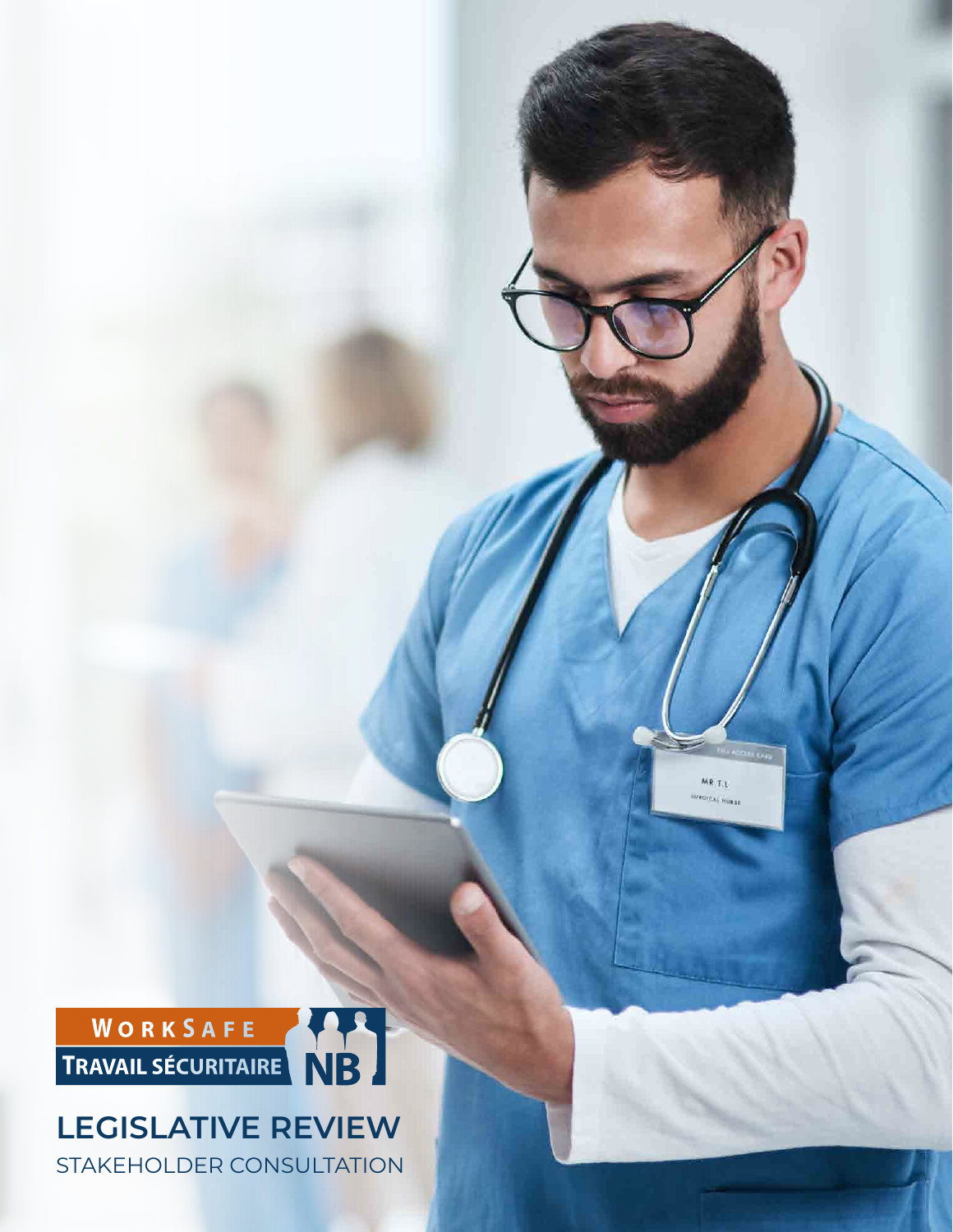## INSIDE

|    | <b>Executive Summary</b>                                                                         |
|----|--------------------------------------------------------------------------------------------------|
| 4  | <b>Priority Area #1</b><br><b>Benefits and Entitlements</b>                                      |
| 5  | Survivor's Benefits                                                                              |
| 7  | Projecting Potential Earnings of<br>Young Workers                                                |
| 8  | Annuities                                                                                        |
| 10 | Permanent Physical Impairment                                                                    |
| 12 | Overpayments                                                                                     |
|    |                                                                                                  |
| 13 | <b>Priority Area #2</b><br><b>Assessments</b>                                                    |
| 14 | Cost Relief in Cases of Employer<br>Negligence                                                   |
| 15 | Prior Year Funding                                                                               |
| 17 | <b>Administrative Costs for Self-Insured</b><br>Employers                                        |
| 18 | <b>Priority Area #3</b><br><b>Modernization, Clarification and</b><br>Resequencing of the WC Act |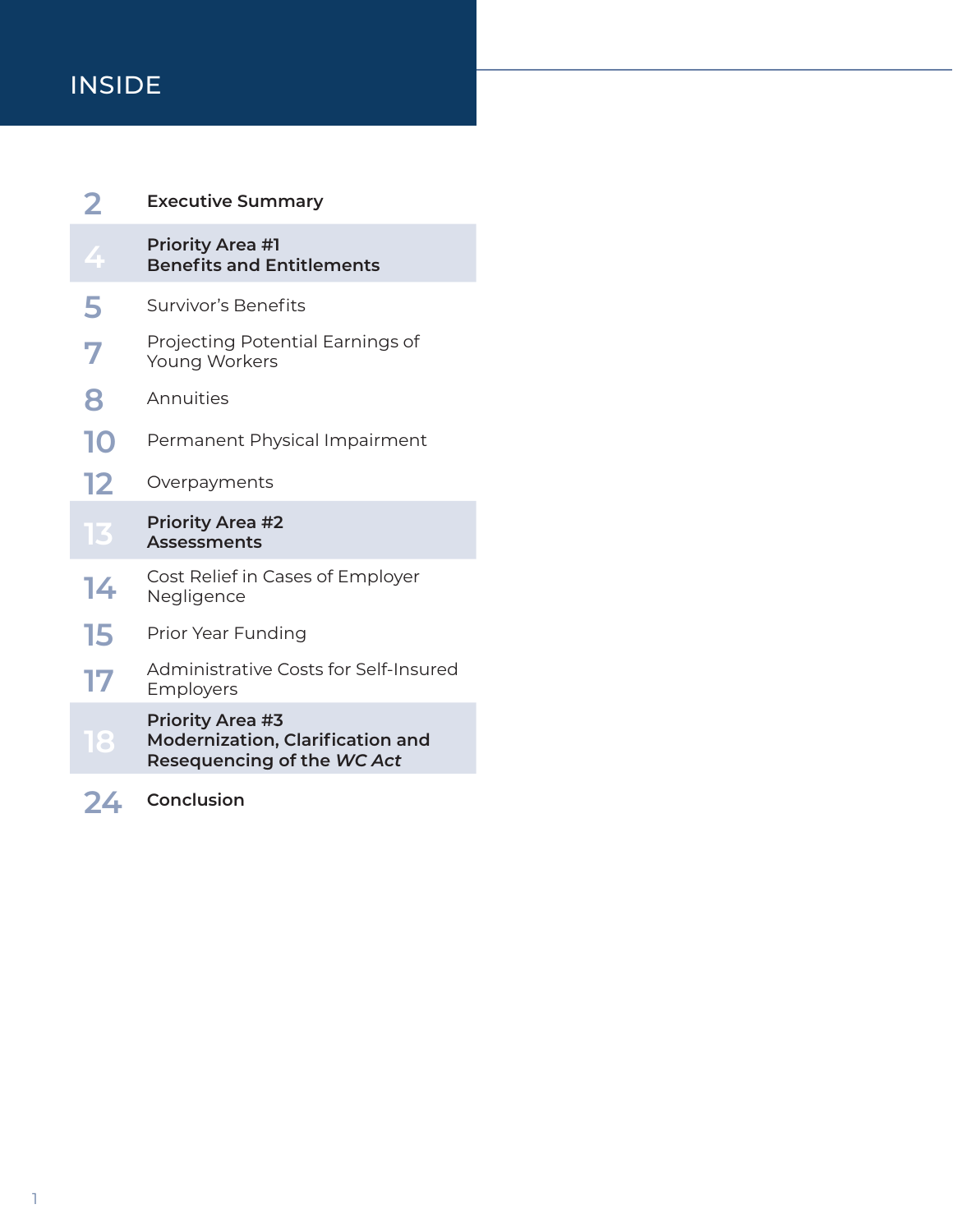## EXECUTIVE SUMMARY

WorkSafeNB and its board of directors are pleased to share these proposals as part of our statutory obligation to review workers' compensation legislation every five years.

During previous legislative reviews, the diverse suggestions for improvements from of a wide array of stakeholders were essential to success. A collaborative process must continue, and this report provides the foundation for stakeholder consultation and dialogue. Once consultations are complete, WorkSafeNB and its board of directors will provide the Government of New Brunswick (GNB) with a "What We Heard" report to facilitate next steps.

This summary identifies three priority areas and 13 issues for stakeholder consultation and government deliberation, as follows:

### **PRIORITY AREA #1 – BENEFITS AND ENTITLEMENTS**

**Issue #1:** Replace the current two-pronged system of ongoing survivor benefits with a single option, as is offered in all other Canadian jurisdictions.

**Issue #2:** Broaden the scope of young workers in legislation by increasing or eliminating the age limit to match trends in continued education and learning above the age of 21.

**Issue #3:** Address the difficulties injured workers face locating financial providers from which they are able to purchase annuities of smaller amounts.

**Issue #4:** Replace the existing rating schedule in *Regulation 82-165 Permanent Physical Impairment Rating Schedule* with the most recently published *Guides to the Evaluation of Permanent Impairment* from the American Medical Association (AMA Guides). This change would also require making several related amendments to the regulation.

**Issue #5:** Introduce a new section to the *WC Act* giving WorkSafeNB the explicit authority to collect benefit overpayments.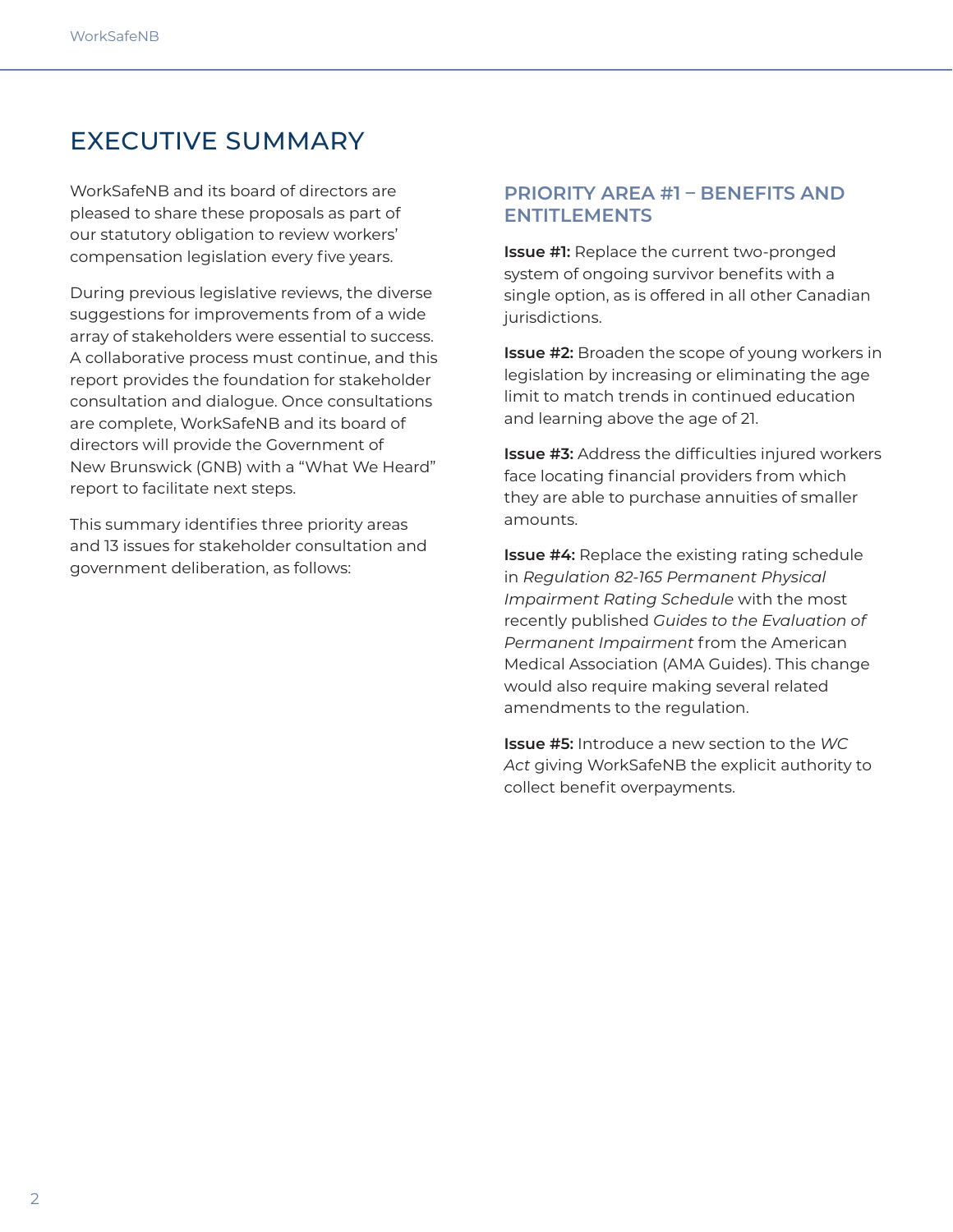### **PRIORITY AREA #2 – ASSESSMENTS**

**Issue #6:** Amend section 11(1) to clarify that WorkSafeNB has the authority to provide cost relief for negligence of another employer or their worker.

**Issue #7:** Amend Section 52, Section 54(1), and Section 54 (1.1) to include a prior year funding component and modern financial terminology to ensure rate stability for employers and the long-term sustainability of the workers' compensation system.

**Issue #8:** Amend section 28(2) to give WorkSafeNB the authority to determine what share of administration costs are attributable to self-insured employers.

### **PRIORITY AREA #3 – MODERNIZATION, CLARIFICATION AND RESEQUENCING OF THE** *WC ACT*

**Issue #9:** Amend the *WC Act* to remove all gender-specific language and replace with gender neutral language.

**Issue #10:** Modernize the *WC Act* by removing outdated terminology and using plain language to ensure that those impacted by the legislation can fully understand its implications and what it means to them.

**Issue #11:** Modernize the *WC Act* by resequencing provisions in a more logical order; removing previously repealed and out of date provisions and reorganizing the Act so specific laws are easier to find and read.

**Issue #12:** To improve clarity, ease of understanding, and the administration of the *WC Act*, modernize and update essential definitions.

**Issue #13:** To help improve accessibility and readability for the average person, include a preamble to the *WC Act* that outlines the intent of the workers' compensation system and the main sections of the Act.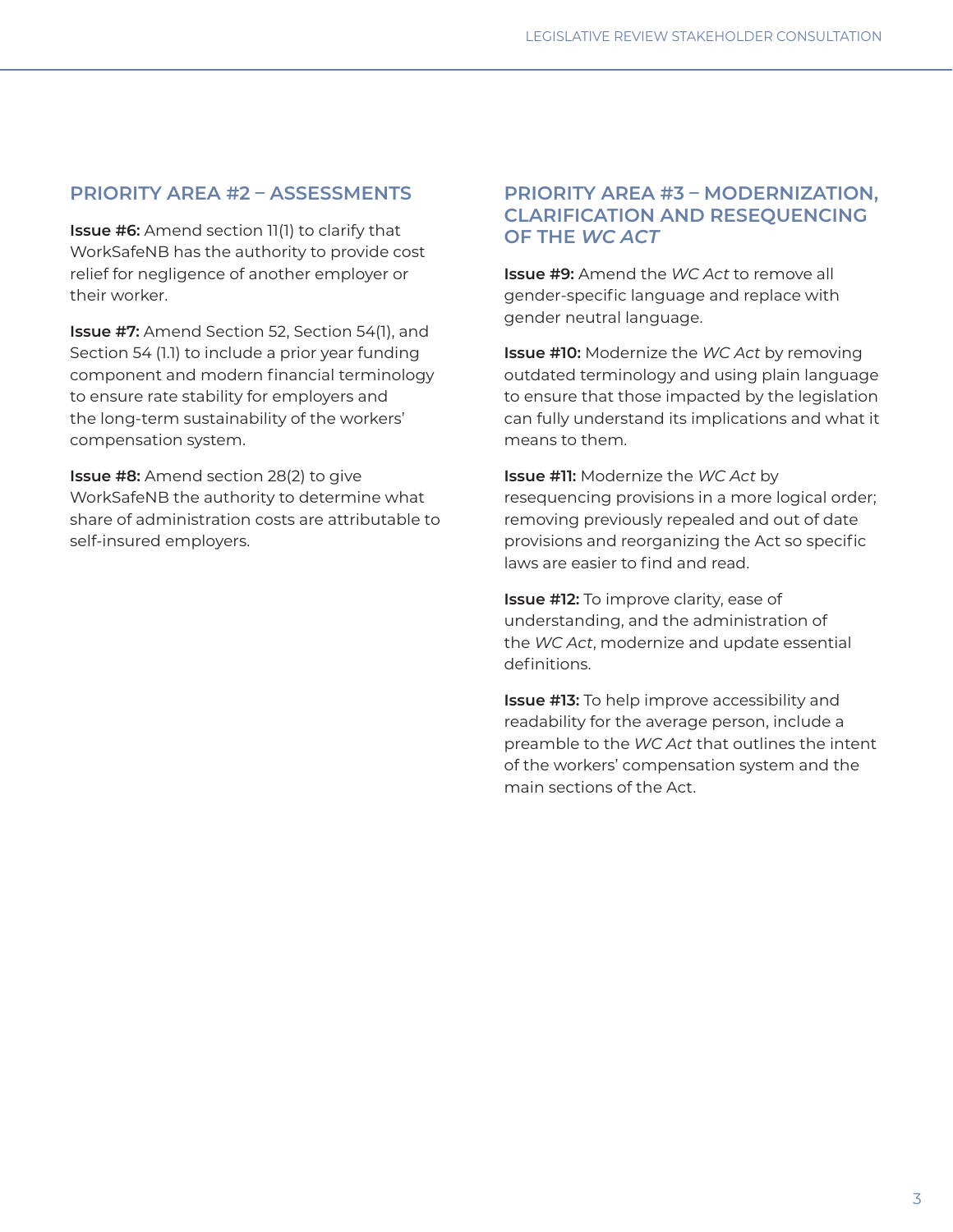## PRIORITY AREA #1 **BENEFITS AND ENTITLEMENTS**

Section 38 of the *Workers' Compensation Act* covers wage-loss benefits, permanent physical impairment awards (additional guidelines in Regulation 82-165), and fatal accident benefits payable to injured workers and their families. In the 1970s and early 1980s, there was a shift from an impairment-based system to a wage-loss system. Benefits were changed again in 1993 to focus on fiscal restraint and, in 1998, to improve benefits and rebalance the system. As a result of these past amendments, the various provisions outlining benefits and entitlements are not consolidated, not arranged sequentially, and are difficult to read. This is problematic given that Section 38 contains the core benefits and entitlements available to injured workers and their families.

WorkSafeNB recommends several administrative and housekeeping amendments to Section 38 to modernize the Act and make it more user-friendly. These issues are canvassed in Priority Area #3.

## **loss of earnings / maximum annual earnings**

WorkSafeNB launched an in-depth consultation focused on loss of earnings and maximum annual earnings in March 2022. Click here for more detailed information.

https://www.worksafenb.ca/about-us/what-we-do/engagement-activities/stakeholderconsultation-benefit-improvements/

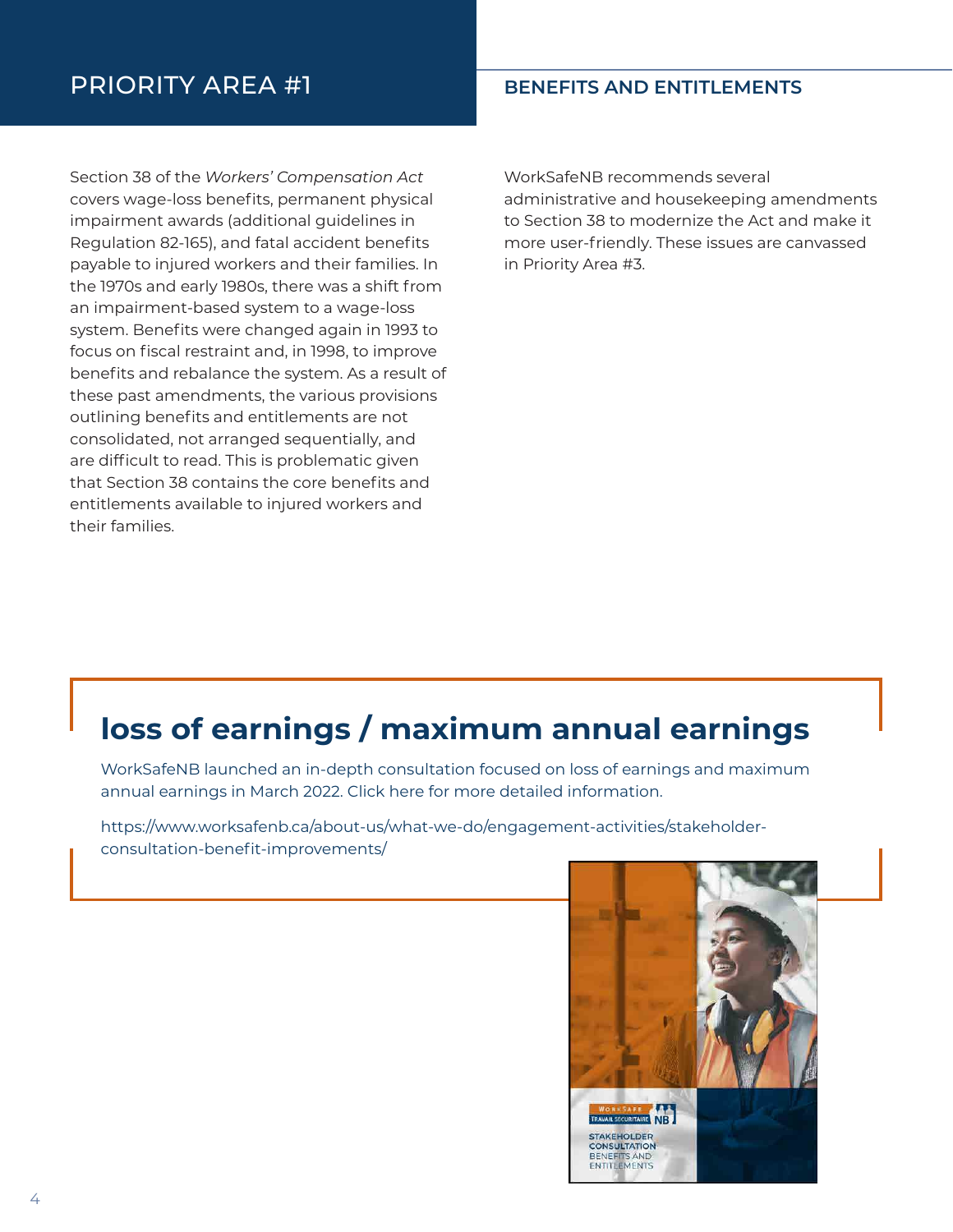## **Survivor's Benefits**

Safety is our priority, and WorkSafeNB has several safety strategies in place to influence a decrease in injuries in the province. Through these strategies, the number of fatalities continues to decline in New Brunswick. Despite this fact, fatalities still occur. When they do, WorkSafeNB provides benefits, under section 38 of the *WC Act*, for dependants of the deceased worker. These benefits are provided where the worker dies of a compensable injury, whether the worker is killed at work, dies as a result of injuries sustained in a workplace accident, or dies from an occupational disease.

All Canadian workers' compensation jurisdictions offer surviving spouses or dependants a package of benefits. A typical package of benefits includes two broad categories:

- Burial and related expenses ("one-time" payments)
- Survivors' benefits ("ongoing" payments)

### **One-time payments**

In 2012, New Brunswick significantly improved burial and related expenses. All survivors receive an immediate lump sum payment for costs that may arise, such as estate fees, travel for family to attend the funeral, family counselling, or other costs that may result from a worker's death. This could potentially be expanded to include educational opportunities and re-training for the surviving spouse.

Variations in the structure of survivors' benefits make cross-jurisdictional comparisons difficult, however it appears that New Brunswick offers a relatively generous package of one-time benefits upon the death of a worker:

• **Burial:** While most other jurisdictions compensate for the actual costs of a funeral/ burial up to a set maximum, New Brunswick compensates survivors by issuing a flat sum equal to 40% of the NBIAE (2021: \$17,903.60), the highest such sum provided by any province.

- **Transportation:** New Brunswick is unique in stipulating in 38.5(b) that a body must be transported "a considerable distance" for transportation costs. Most other jurisdictions compensate for necessary or actual transportation costs regardless of the distance involved.
- **Lump sum:** Upon a worker's death, New Brunswick issues an immediate lump sum equal to 50% of the NBIAE (2021: \$22,379.50). This is roughly in line with similar lump sums in other Atlantic provinces. However, in New Brunswick, the provision for this lump sum is included under the section heading "Burial and related expenses" (38.5), creating ambiguity as to what expenses the sum is meant to compensate (generally, these sums are designed to compensate for noneconomic losses). For administrative ease, the burial expenses and the immediate lump sum could potentially be combined into one lump sum equal to 90% of the NBIAE.

## **Ongoing payments**

Other jurisdictions generally base the calculation of ongoing monthly survivor benefit payments on some measure of the amount the worker would have received in wage-loss benefits had the injury resulted in permanent total disability, rather than death.

In New Brunswick, for the first year after a worker's death, surviving spouses receive 80% of the deceased worker's average net earnings, payable for one year or to age 65, whichever occurs first. Within one year after the death, the surviving spouse must select one of two benefit options (see current survivor benefit options on next page).

The surviving spouse is entitled to receive independent financial advice before selecting between Option 1 and Option 2, but the selection is irrevocable.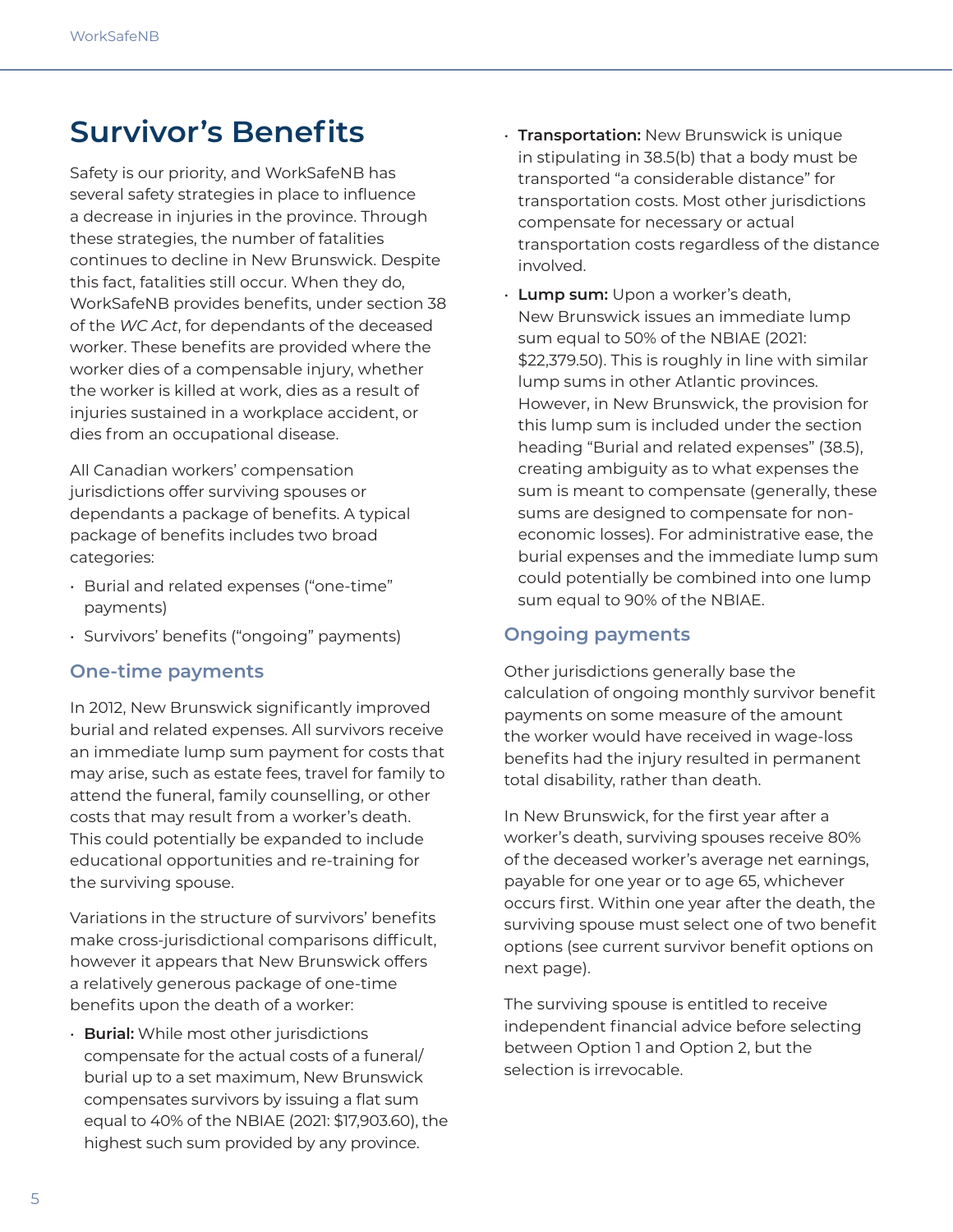**Issue #1:** Replace the current two-pronged system of ongoing survivor benefits with a single option, as is offered in all other Canadian jurisdictions.

## **Discussion**

The current two-option system of ongoing survivor benefits is complex. By replacing it with a single option system:

- New Brunswick's system of compensating surviving spouses will align more closely with survivor benefits plans in other Atlantic provinces and throughout Canada.
- This will remove the burden imposed on surviving spouses by requiring them to make an onerous financial decision after the loss of a loved one. Although the current system provides for independent financial advice, it would nonetheless be difficult for a financial advisor to predict which option is preferable because it will depend, in large part, on whether or not the surviving spouse is likely to remarry and the probable earnings of the new spouse. This puts the surviving spouse in an unfair position following a tragic event.

Ongoing survivor benefits could be amended to more closely mirror the benefits available to a worker who suffered a total and permanent disability. For instance, a system wherein a surviving spouse is compensated for 85% of the deceased worker's loss of earnings until the surviving spouse attains age 65, with no family income test, and 10% set aside for the purchase of an annuity at age 65.

While this benefit package would be somewhat more generous than either current option, it should be noted that while loss of earnings benefits payable to injured workers are essentially a form of disability insurance, benefits payable to a surviving spouse are comparable to life insurance. The goal of life insurance is to replace the wages lost by the deceased worker to enable the surviving spouse to maintain their standard of living. As with life insurance, there is no risk that additional benefits to surviving spouses will create a disincentive to return to work.

**Note:** Survivor benefits align with current maximum annual earnings and 85% loss of earnings. If these benefits increase, so too will survivor benefits.

# **current survivor benefit options**

## **OPTION 1**

- 85% of the worker's average net earnings less CPP;
- 5% contribution towards a future annuity; and
- Benefits are subject to a family means test in the event of remarriage.

## **OPTION 2**

- A lump sum payment of 60% of the worker's average net earnings less CPP;
- 60% of the worker's average net earnings less CPP;
- A separate amount for each dependent child; and
- 8% contribution towards a future annuity.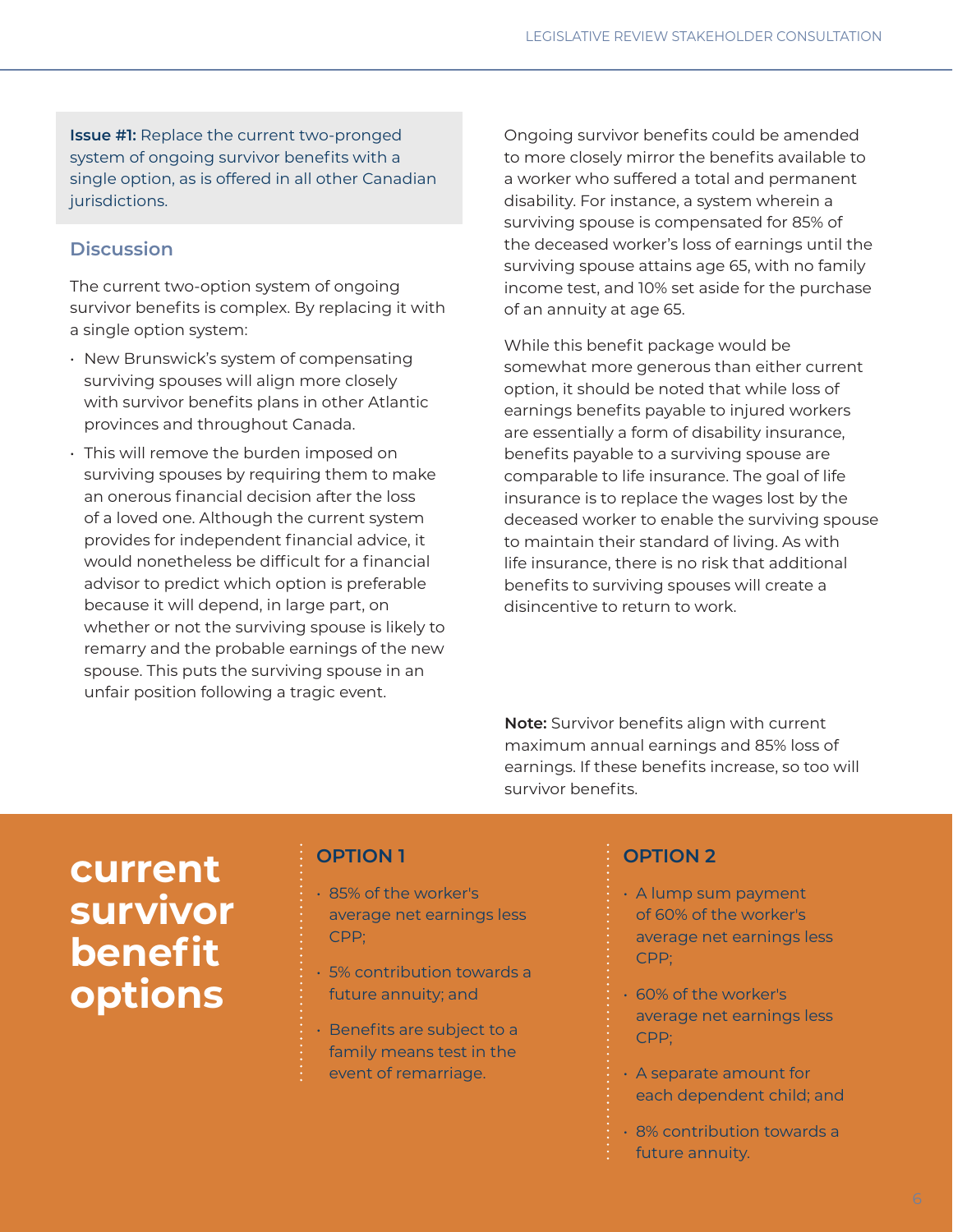## **Projecting Potential Earnings of Young Workers**

WorkSafeNB understands that young and new workers are particularly vulnerable to workplace injuries. Supporting young workers is critical in fostering a long-term safety culture. If a young worker is injured, section 37 of the *WC Act* provides WorkSafeNB with the authority to determine average earnings to compensate for potential increases in future loss of earnings. The current framework allows WorkSafeNB to set policy that considers any career plans for an injured worker under the age of 21 and helps ensure appropriate loss of earnings awards to young workers with a long-term disability.

**Issue #2:** Broaden the scope of young workers in legislation by increasing or eliminating the age limit to match trends in continued education and learning above the age of 21.

### **Discussion**

- The current age in legislation no longer reflects the realities of young workers continuing education past the age 21.
- WorkSafeNB has the lowest age in legislation for allowing consideration of potential increase in future earnings.
- In New Brunswick, learners are defined in the *WC Act* and are included in the definition of a worker; however, there is no further direction in determining learner's average earnings.
- Each jurisdiction allows for some type of adjustment to an injured worker's earnings, either based on age or existing learning path. In SK, ON, PEI, BC and NWT/NU, workers' compensation boards can consider the worker's earnings had the worker completed apprenticeship training or other education, without a defined age limit. MB and YT consider the level completed in an apprenticeship program. QC allows the injured worker to demonstrate what their gross earnings would have been had they not been injured.
- Updating this section of legislation would allow WorkSafeNB to provide appropriate wage loss benefits to young injured workers. As with any benefit improvement, employers could see an increase in claim costs. Potential impacts will be explored further during the consultation process.

## **young workers jurisdictional comparison**

|               | <b>AGE</b> | <b>APPRENTICES OR</b><br><b>OTHER LEARNERS</b> |
|---------------|------------|------------------------------------------------|
| <b>NB</b>     | 21         |                                                |
| AB            | 25         | Yes                                            |
| MВ            | 28         | Yes                                            |
| <b>SK</b>     |            | Yes                                            |
| ON            |            | Yes                                            |
| <b>NL</b>     |            | Yes                                            |
| <b>NS</b>     | 30         | Yes                                            |
| <b>PEI</b>    |            | Yes                                            |
| QC            | 21         | Yes                                            |
| <b>BC</b>     |            | Yes                                            |
| YT            | 25         | Yes                                            |
| <b>NWT/NU</b> |            | Yes                                            |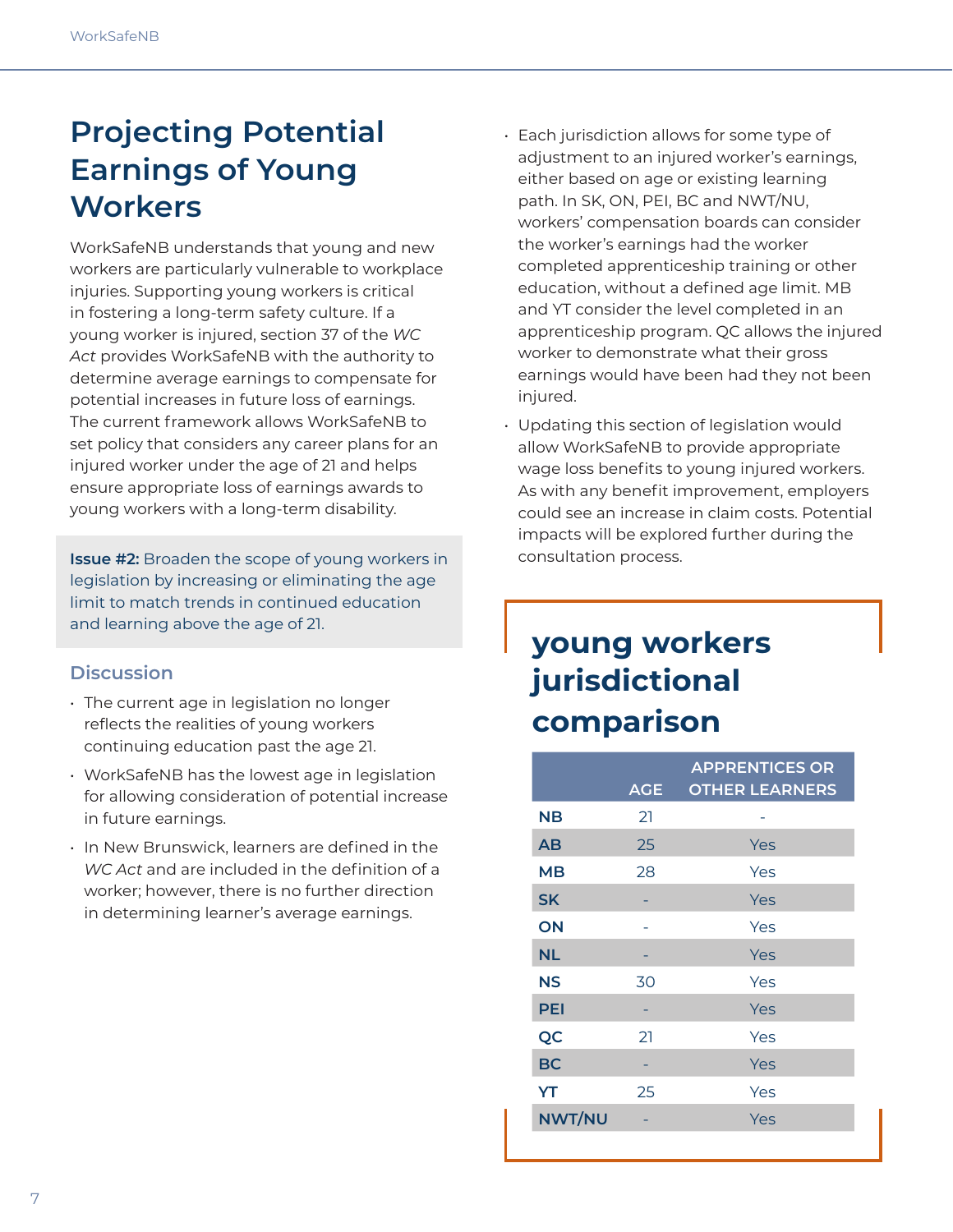## **Annuities**

The annuity benefit offsets injured workers' loss of pension benefits that would have been accumulated while working.

The *WC Act* provides explicit direction in section 38.22 for setting aside amounts for the purchase of an annuity at age 65. Section 38.22(12) of the *WC Act* provides that when the amount for the purchase of an annuity results in a pension of less than \$500 per year, it may be paid as a lump sum: *Where the pension to which a worker is entitled under subsection (1) or (2) would be less than five hundred dollars per year, the Commission (WorkSafeNB) may, in lieu of that pension, pay to the worker at age sixty-five the accumulated capital and interest.*

**Issue #3:** Address the difficulties injured workers face locating financial providers from which they are able to purchase annuities of smaller amounts.

### **Discussion**

- It is recognized that the current lump sum is too low, with injured workers having difficulty finding financial institutions where they are able to purchase annuities with amounts equal to what is allowable to be paid in a lump sum.
- Jurisdictions that provide an amount to purchase an annuity allow for lump sum payouts of larger amounts:
	- MB \$18,100
	- $\cdot$  SK \$28,500
	- ON \$60,000 (approximately)
	- YT \$50,000

• In the past, WorkSafeNB has proposed increasing the threshold for paying the annuity amount in a lump sum by changing legislation to base the amount on a percentage of the NBIAE. For example, if 60% of the NBIAE was used to determine the lump sum threshold, injured workers whose annuities amounts were less than \$26,855.40 would be given this amount in a lump sum, alleviating the difficulty of finding a provider to supply the annuity.

## **annuity set-aside comparison**

Canadian jurisdictions offer anywhere from no coverage to 10% contribution. New Brunswick's current annuity set aside of 10% of benefits is the highest percentage, matching three other jurisdictions.

| <b>JURISDICTION</b> | <b>RETIREMENT BENEFIT</b>         |
|---------------------|-----------------------------------|
| <b>NWT</b>          | <b>Clinical Rating</b><br>Pension |
| PEI                 | 5%                                |
| <b>NS</b>           | 5%                                |
| <b>NU</b>           | <b>Clinical Rating</b><br>Pension |
| <b>NB</b>           | 10%                               |
| <b>SK</b>           | 10%                               |
| YK                  | 10%                               |
| <b>NL</b>           | 5% or 10%                         |
| QC                  | None                              |
| AB                  | Pension                           |
| BC                  | 5%                                |
| ON                  | $5%$ *                            |
| MB                  | 0% to 7%*                         |

\*Allow worker to match contribution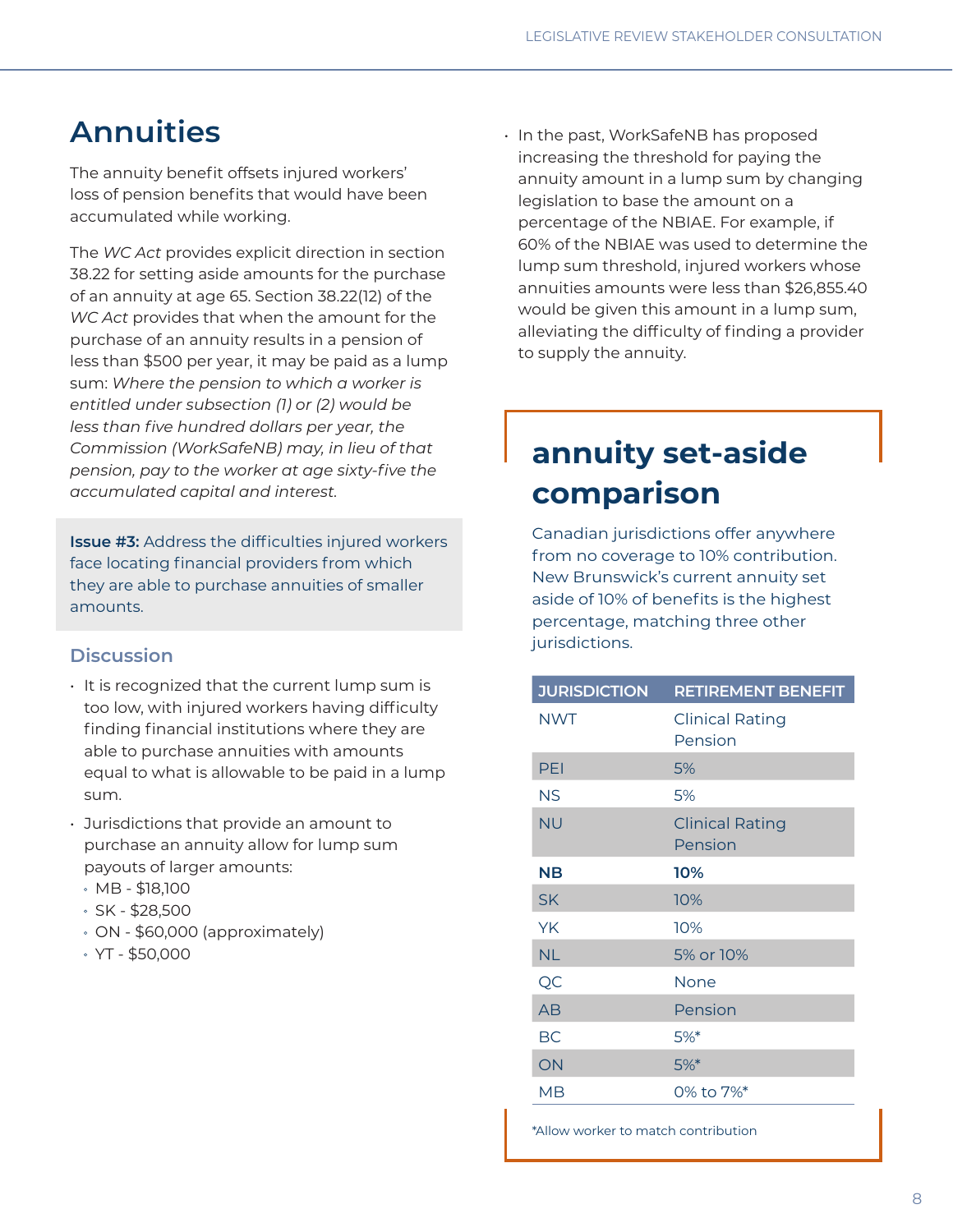# **percentage of loss of earning and the annuity amount**

When the regular loss of earnings benefit was reduced from 90% to 85%, the set aside for the annuity paid at age 65 was 5% of earnings once an injured worker receives compensation for a 24-month consecutive period.

In 2009, the annuity contribution payable at age 65 increased to 10% of earnings.

For New Brunswick long-term clients on full LTD, the combined compensation – in addition to impacts of our higher marginal tax rates – makes benefits comparable to most other provinces.

If the loss of earnings benefit is increased to 90%, combined with the annuity set-aside of 10%, it would place New Brunswick at the highest benefit level in the country, tied with Saskatchewan.

(Morneau Shepell, Impact of Wage Replacement Rate Change, 2020)

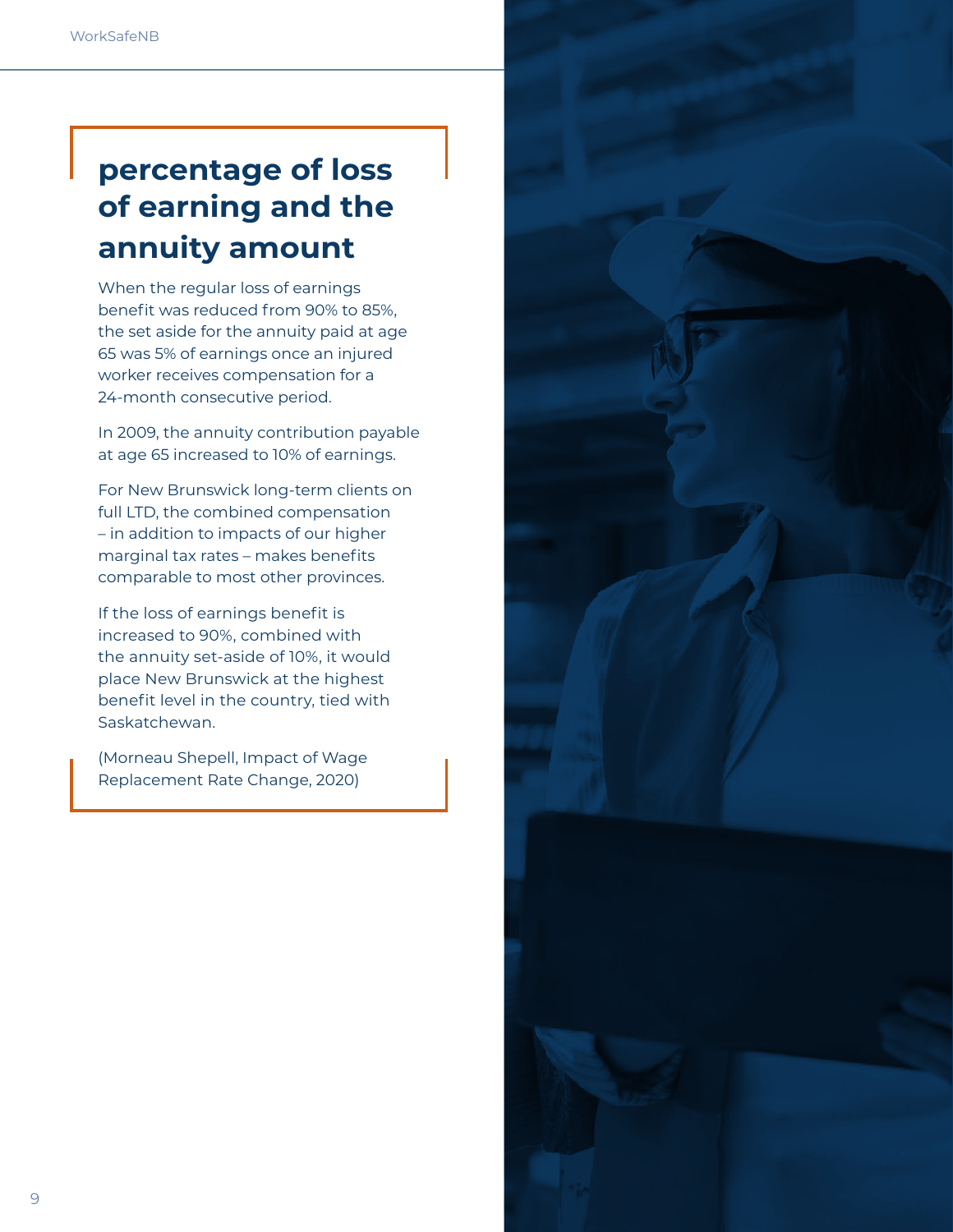## **Permanent Physical Impairment**

Under the *WC Act*, injured workers are entitled to a lump sum payment when they suffer a permanent physical impairment (PPI) as a result of a compensable accident or occupational disease on or after January 1, 1982.

The PPI award is based on the injured worker's permanent physical impairment rating and is currently measured in accordance with an approved rating schedule as outlined in *Regulation 82-165 Permanent Physical Impairment Rating Schedule*. This regulation currently directs that WorkSafeNB can also use other approved rating guides when necessary for determining the impairment rating, such as the *American Medical Association Guides to Evaluation of Permanent Impairment* (AMA Guides; latest edition).

**Issue #4:** Replace the existing rating schedule in *Regulation 82-165 Permanent Physical Impairment Rating Schedule* with the most recently published *Guides to the Evaluation of Permanent Impairment from the American Medical Association* (AMA Guides). This change would also require making several related amendments to the regulation.

## **Discussion**

The current evaluation and rating of impairment is based on medical consensus arrived at in the 1970s, based on the state of medical knowledge at that time. Since that time, considerable advances in rehabilitation medicine have reduced residual permanent physical impairment. Due to these advances, the current rating schedule may not be appropriate and reflective of today's best practices.

By replacing the schedule with the AMA Guides:

- The impairment ratings and approach to ratings would be consistent with current international consensus and practice by impairment evaluating physicians.
- The AMA Guides are updated regularly it is now online, which means it is automatically updated and every time it is used, you are sure the Certified Independent Medical Examiner is using the latest revision/update of the edition.
- The certification of an examiner is rigorous, and examiners must be re-certified every five years.
- The methodology is diagnosis-based, and the criteria are objective, ensuring validity and improved inter-rater reliability.

# **AMA guides**

*AMA Guides to the Evaluation of Permanent Impairment* (AMA Guides) is published by the American Medical Association.

It is used in workers' compensation systems, federal systems, automobile casualty and personal injury cases to rate impairment, not disability.

It is used internationally and in many Canadian provinces, including Ontario, Saskatchewan, Nova Scotia, Prince Edward Island, Yukon and the Northwest Territories.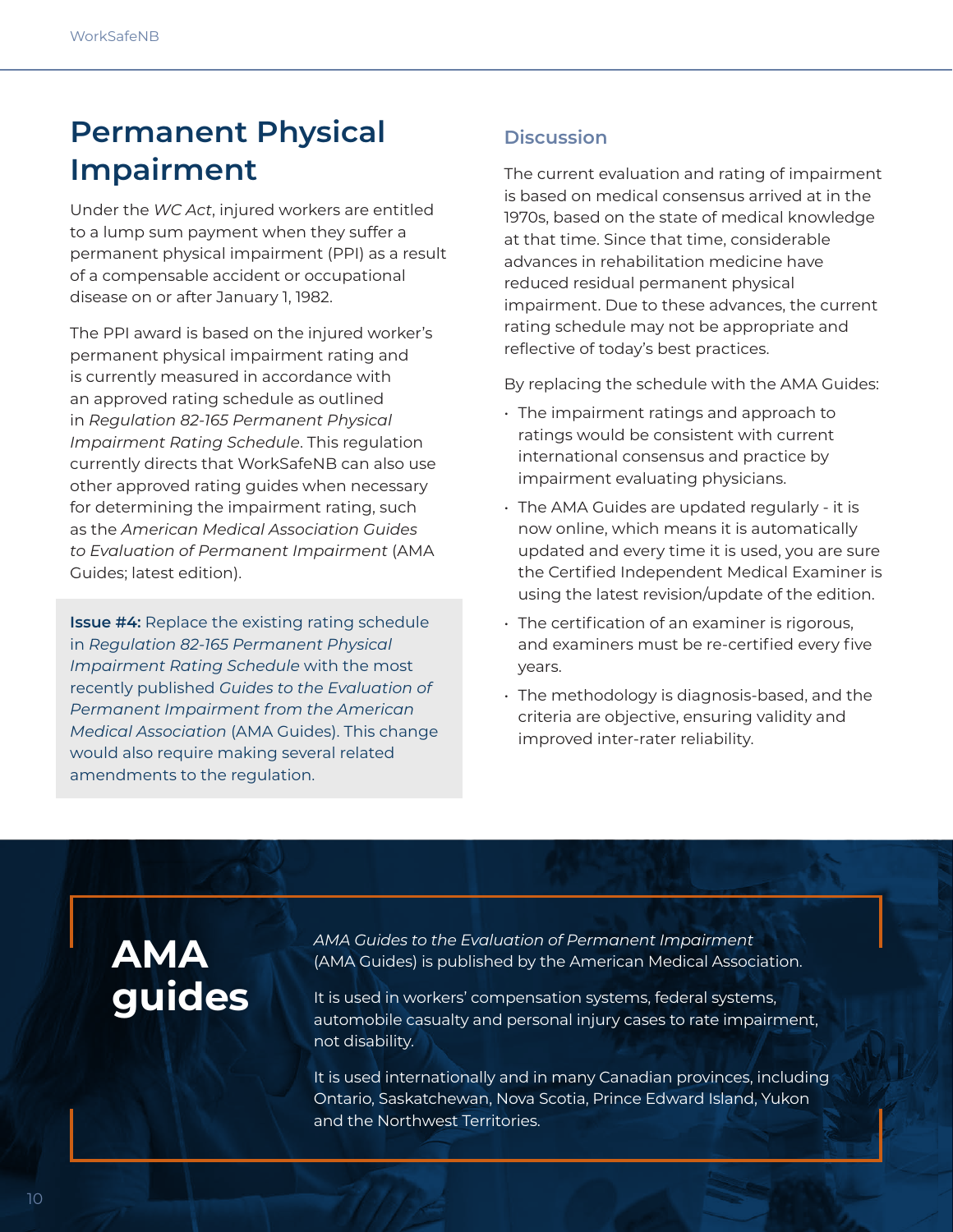- The methodology adopts a framework based on the World Health Organization (WHO) classification of functioning, impairment and health.
- The AMA Guides are the recognized international authority for impairment rating and have been adopted by most countries throughout the world.
- Workers who qualify for a PPI assessment will be assessed by well-trained, certified personnel, using the same methodology and in a more predictable manner, providing the same impairment rating for similar injuries or conditions.
- Impairment ratings under the AMA Guides will be more valid, more consistent, reproducible, predictable, transparent, simple and more judicious for New Brunswick workers.

Adopting the AMA Guides may provide higher or lower ratings for some individuals, but overall it is expected to produce similar impairment ratings for similar injuries. Thus, no significant financial impact is expected from adopting the AMA Guides.

It is worth noting that the AMA Guides are a unilingual document. In New Brunswick – a proud bilingual province – this is an important factor to consider. WorkSafeNB consulted

with the Office of the Attorney General and received a legal opinion that it is acceptable to reference a unilingual document in legislation in this instance. In addition, adopting the AMA Guides will not impact WorkSafeNB's commitment to providing service in both official languages; clients will receive accurate, modern assessments and WorkSafeNB will ensure service is provided in the official language of their choice.

WorkSafeNB also consulted with internal and external medical professionals, who support adopting the AMA Guides as the best practice for determining PPI rating.

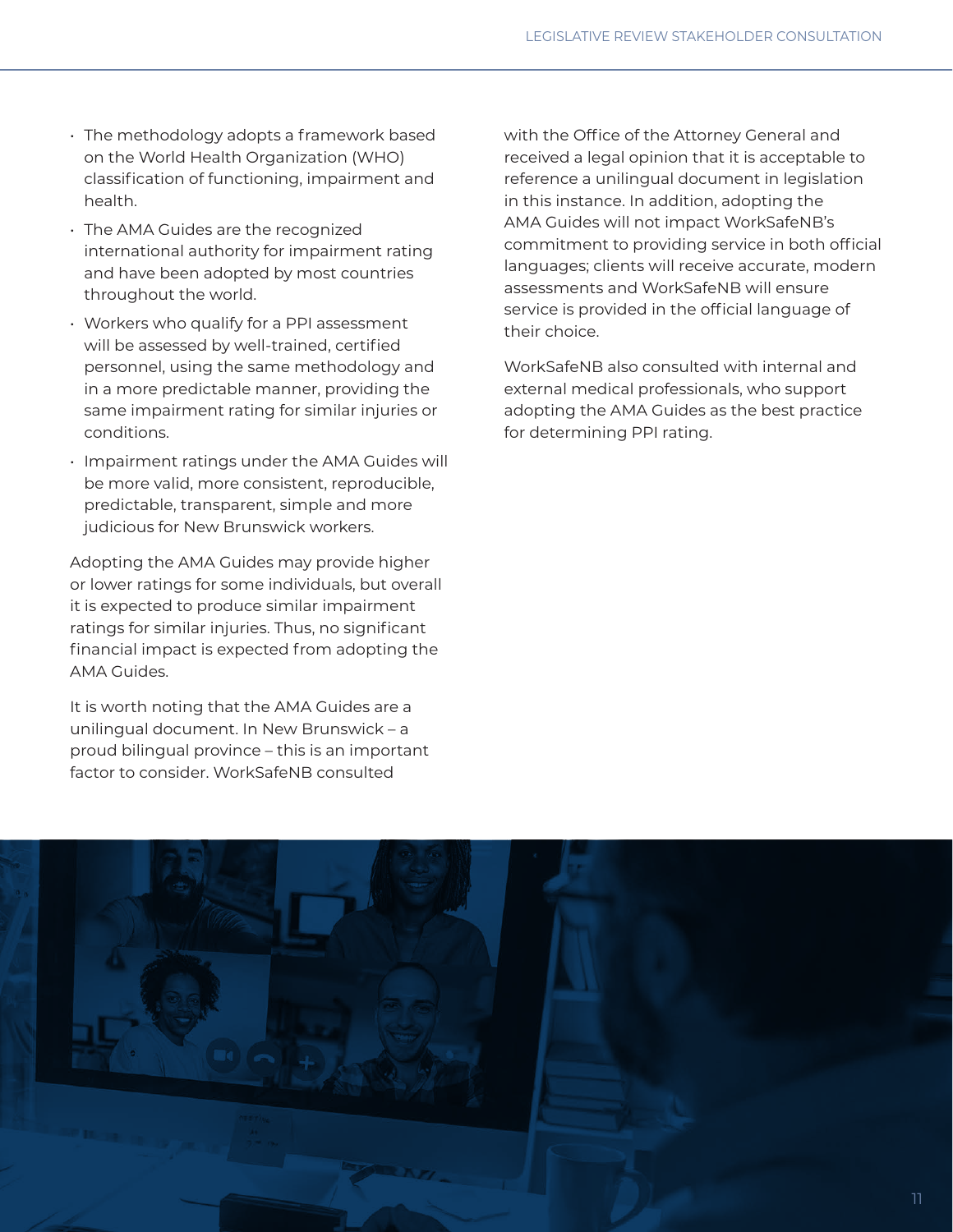## **OVERPAYMENTS**

Currently, New Brunswick's *WC Act* does not explicitly address the issue of overpayment of benefits.

Overpayment of benefits can occur for a variety of reasons, including deliberate misrepresentation by the benefit recipient, failure of an injured worker to report a material change in circumstances, duplication of earnings and benefits (such as when a worker is receiving benefits for their injury from multiple sources) and administrative error on WorkSafeNB's part.

New Brunswick and British Columbia are the only jurisdictions in Canada that do not have explicit legislation addressing overpayments of compensation.

**Issue #5:** Introduce a new section to the *WC Act* giving WorkSafeNB the explicit authority to collect benefit overpayments.

## **Discussion**

- A new provision could be introduced that explicitly allows WorkSafeNB jurisdiction to collect overpayments, and the discretion to determine when doing so is appropriate.
- In other provinces, the legislative provisions pertaining to overpayments are generally framed broadly, granting jurisdiction to provincial boards to collect:
	- *"An amount in excess of entitlement"* (AB, MB, SK, NL, NS, PEI, QC, NWT)
	- *"An overpayment as determined by board"* (ON)
	- *"Compensation to which a person is not entitled"* (YK)
- A broad and express grant of authority to recover payments in excess of which an injured worker is entitled will enhance certainty for workers and encourage the prompt reporting of overpayments to WorkSafeNB.

## **implicit authority to collect overpayments**

Currently, WorkSafeNB's authority to collect benefit overpayments is interpreted to derive from sections 15 and 33 of the *WC Act*:

### **Non-assignability and freedom from process**

*15 Unless with the approval of the Commission, no sum payable as compensation or by way of commutation of any periodical payment in respect of it shall be capable of being assigned, charged or attached, nor shall it pass by operation of law except to a personal representative.*

### **Delegation of powers of inquiry**

*33 The Commission may act upon the report of any of its officers, and any inquiry that it is deemed necessary to make may be made by any one of the members or by an officer of the Commission or any other person appointed to make the inquiry, and the Commission may act upon his report as to the result of the inquiry, and any person so appointed to make the inquiry shall for the purposes of the inquiry have all the powers conferred upon the Commission by section 32.*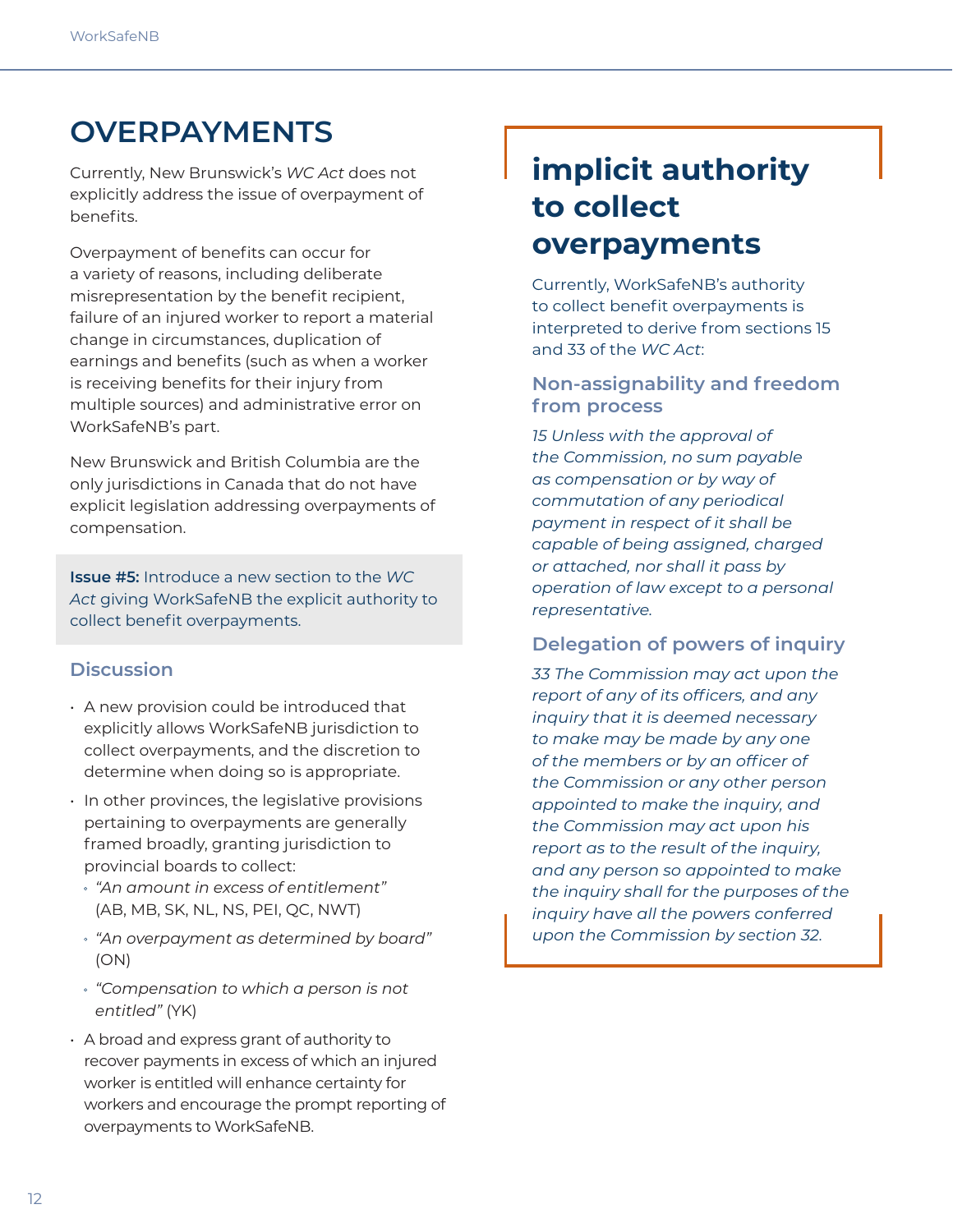## PRIORITY AREA #2 **ASSESSMENTS**

WorkSafeNB is committed to system sustainability and ensuring there are always funds available to provide medical, rehabilitation and wage-loss benefits for those injured at work, while protecting employers from liability. To guarantee the future of these funds and services, WorkSafeNB uses the following principles when setting the premium rates:

- Collective liability for a balanced system
- Full funding for security of benefits
- Accountability for performance

The calculation of assessment rates, the collection of the assessment premiums and the investment of the accident fund are key to maintaining the balance required to sustain the workers' compensation system. After several years of rising assessment rates, the average rate has declined, driven by a significant decrease in accident costs, administration costs and continued investment returns exceeding the long-term objective.

Legislation provides WorkSafeNB direction to collect assessments from employers, which includes the costs to cover current year and future year costs of claims and the administrative costs associated with managing those claims.

In the calculation of assessment rates, WorkSafeNB determines administrative costs and ensures that employers pay the true representative costs of managing the system. Included in the administrative costs are occupational health and safety costs, the associated costs of administering the Workers' Compensation Appeals Tribunal and advocates, and the general administration of WorkSafeNB.

Much of the legislation in the *WC Act* related to assessments has not been updated in decades. The issues to consider discussed on page 14 will help sustain the workers' compensation system and ensure that all employers pay their fair share of costs related to maintaining the system.

# **2022 average assessment rate**

In August 2021, WorkSafeNB's board of directors was pleased to announce its 2022 provisional average assessment rate at \$1.69 per \$100 of assessable payroll, a *22% reduction* from the 2021 rate of \$2.17.

The improved financial position is due, in large part, to legislative changes passed by the government in 2018 and 2019. These changes returned exclusive jurisdiction over the workers' compensation system to the WorkSafeNB board of directors. They also clarified that workers' compensation benefits are to be provided only for injuries incurred in the course of employment. As a result, WorkSafeNB was able to take action to revise policies and manage operations so that financial liabilities at year-end 2020 have been reduced by \$195 million, compared to 2018.

The reduced provincial assessment rate is comparable to the Canadian average assessment rate.

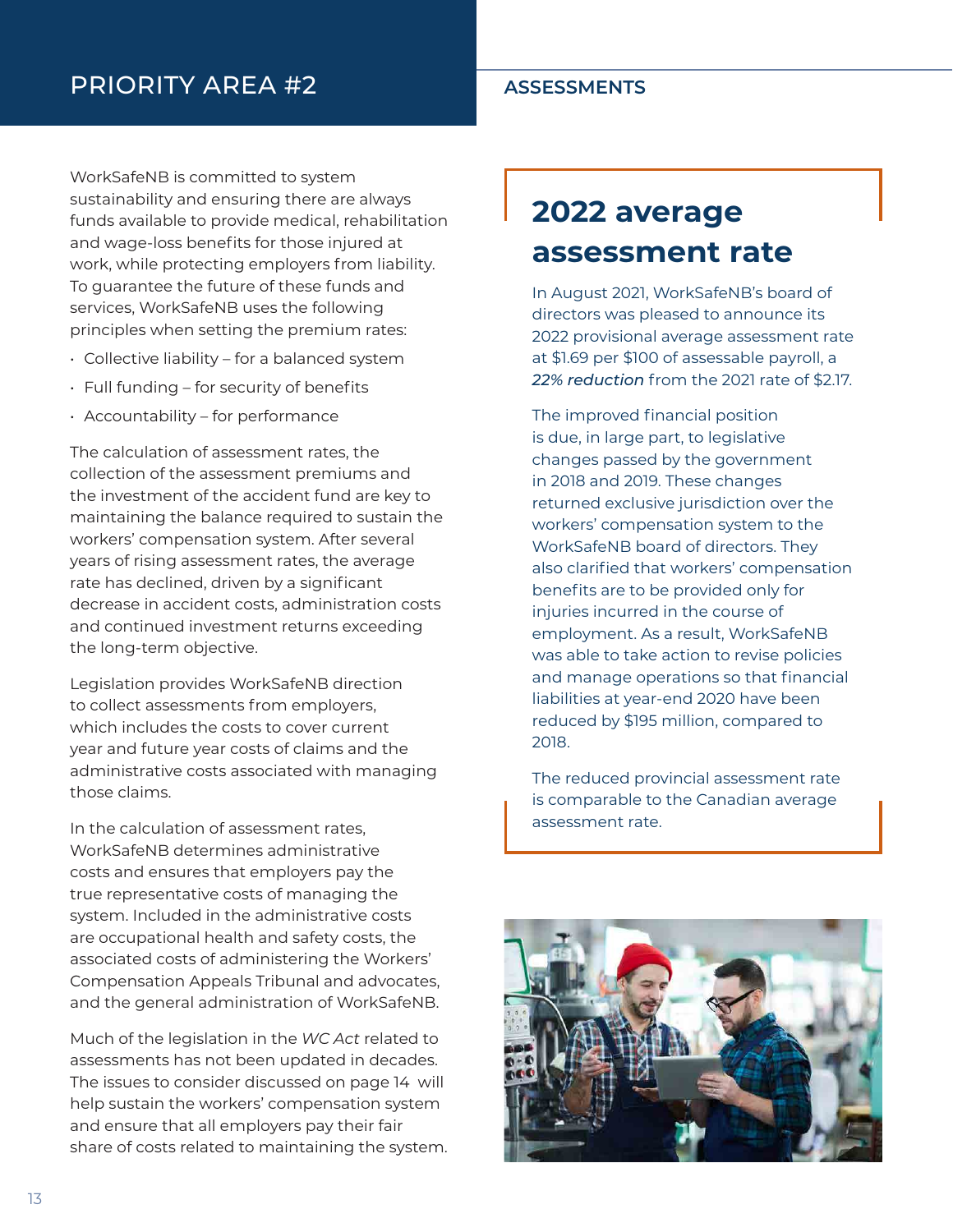## **COST RELIEF IN CASES OF EMPLOYER NEGLIGENCE**

Within the *WC Act*, section 11(1) allows for WorkSafeNB to provide cost relief to an employer when the accident was due to negligence of an employer or worker in another class. This section of legislation has remained substantially the same since the inception of the *WC Act* in 1918.

However, the *General Regulations – Workers' Compensation Act* section 3 indicates that all employers are in the same class, the New Brunswick Industry Class: *"3 For the purpose mentioned in section 50 of the Act, all industries within the scope of Part I of the Act are included in the New Brunswick Industry Class."*

A recent legal opinion obtained by WorkSafeNB has indicated that section 11(1) relies on the employers being in a different class to charge the costs to the negligent employer. With all employers being in one class, WorkSafeNB can no longer direct the costs of claims to the negligent employer.

**Issue #6:** Amend section 11(1) to clarify that WorkSafeNB has the authority to provide cost relief for negligence of another employer or their worker.

## **Discussion**

• Without this clarity there is a risk that, on appeal, the Workers' Compensation Appeals Tribunal could find that an employer who was negligent or the employer of a worker who was negligent would not be responsible for the claim costs.

- With the exceptions of Saskatchewan and Nova Scotia, most jurisdictions mention providing cost relief in cases of negligence in legislation.
- While New Brunswick legislation includes such a clause, the regulations which stipulate that all workers are in the same class create ambiguity.

# **section 11(1)**

11(1) In any case within section 10, no employer and no worker of an employer within the scope of this Part or dependent of that worker shall have a right of action against any employer within the scope of this Part or against any worker of that employer, where the workers of both employers were in the course of their employment at the time of the accident, but in any case where it appears to the satisfaction of the Commission that a worker of an employer in any class was injured or killed owing to the negligence of an employer or the worker of an employer in another class, the Commission may direct that the compensation awarded in that case shall be charged against the class to which the last mentioned employer belongs.

|               | <b>COST</b><br><b>RELIEF</b> | <b>ONLY IN DIFFERENT</b><br><b>CLASSES</b> |
|---------------|------------------------------|--------------------------------------------|
| NΒ            | Yes                          | Yes                                        |
| AB            | Yes                          | Yes                                        |
| <b>MB</b>     | Yes                          | Yes                                        |
| <b>SK</b>     |                              |                                            |
| ON            | Yes                          | <b>Both</b>                                |
| <b>NL</b>     | Yes                          | Yes                                        |
| <b>NS</b>     |                              |                                            |
| <b>PEI</b>    | Yes                          | Yes                                        |
| QC            | Yes                          | No                                         |
| <b>BC</b>     | Yes                          | No                                         |
| YT            | Yes                          | <b>Both</b>                                |
| <b>NWT/NU</b> | Yes                          | No                                         |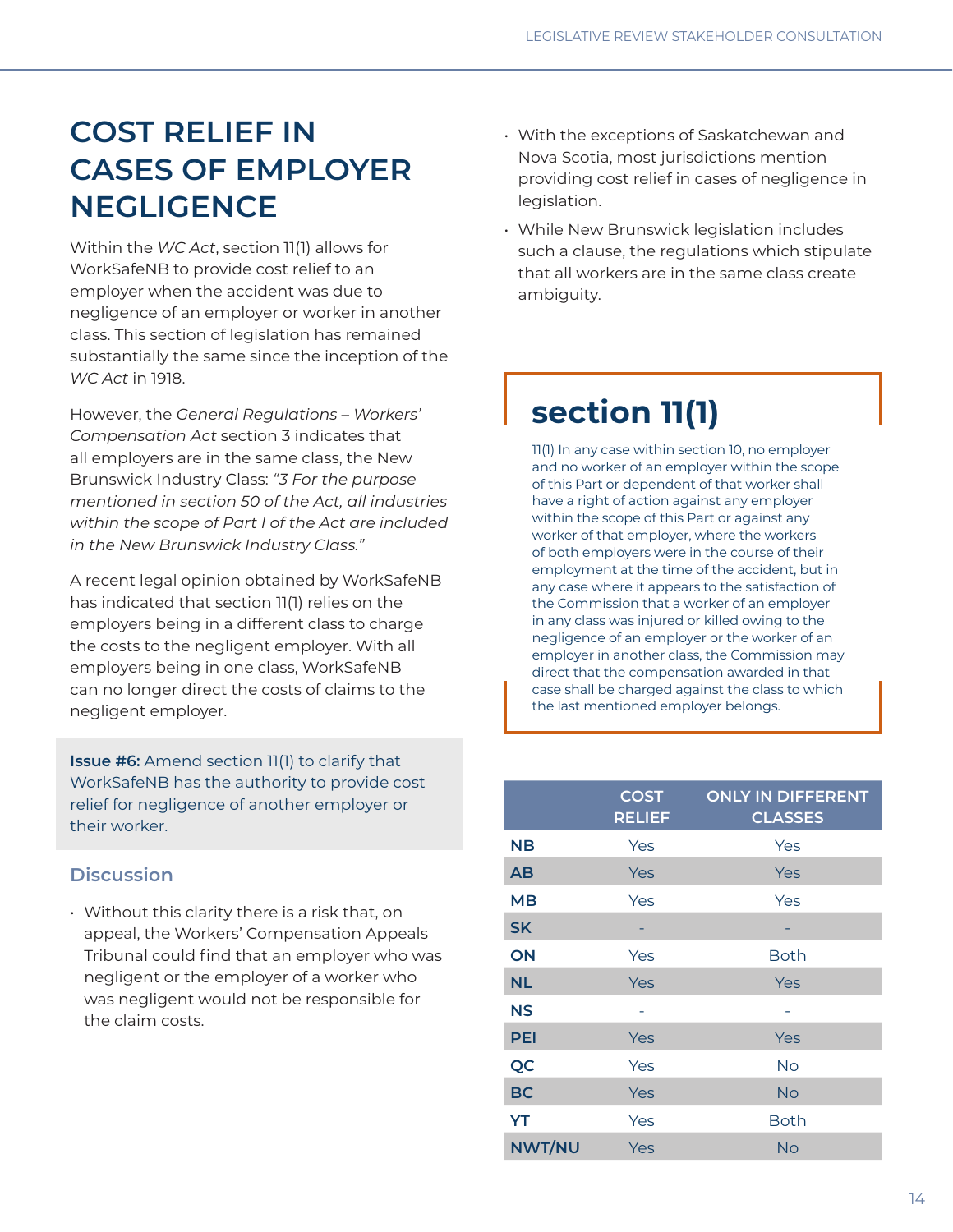# **provincial funding levels**

| <b>NB</b>     | 115%-125% |  |
|---------------|-----------|--|
| AB            | 114%-128% |  |
| MВ            | 130%      |  |
| <b>SK</b>     | 105%-120% |  |
| ON            |           |  |
| <b>NL</b>     | 100%-120% |  |
| ΝS            |           |  |
| <b>PEI</b>    | 100%-125% |  |
| QC            | 110%      |  |
| BC            | 130%      |  |
| YT            | 121%-129% |  |
| <b>NWT/NU</b> | 105%-135% |  |

## **Prior Year Funding**

When determining the employer assessment, WorkSafeNB is directed (under section 52 and 54(1) of the *WC Act*) to collect sufficient funds to meet all claims for compensation incurred during the year; the estimated cost of those claims payable in subsequent years; and a sum WorkSafeNB considers appropriate for administrative expenses.

Recognizing that many in-year claims will include payments made well into the future, it is assumed that assessment premiums collected will be invested and earn investment returns to support injured workers with long-term needs. In fact, as much as half of the future long-term costs will be supported by investment returns.

When calculating the annual assessment rate, WorkSafeNB does not expect prior year costs and associated investments to materialize exactly as assumed. Costs will be higher or lower than estimated, and investment returns are not predictable in the short-term. WorkSafeNB closely monitors how costs and investments relating to prior year accidents evolve through the funding level. When the funding level falls below 100%, WorkSafeNB is required by legislation to collect additional funds under section 54(1.1).

As the two primary sources of revenue in the workers' compensation system are assessment premiums and investment income, if the investment income becomes insufficient to maintain the 100% funded position in legislation, the shortfall would need to be funded through higher assessment premiums collected from employers. Therefore, most workers' compensation boards in Canada have long-term fiscal strategies that target funding levels above 100% to avoid prolonged periods of being under funded. In New Brunswick, this is 115%-125%.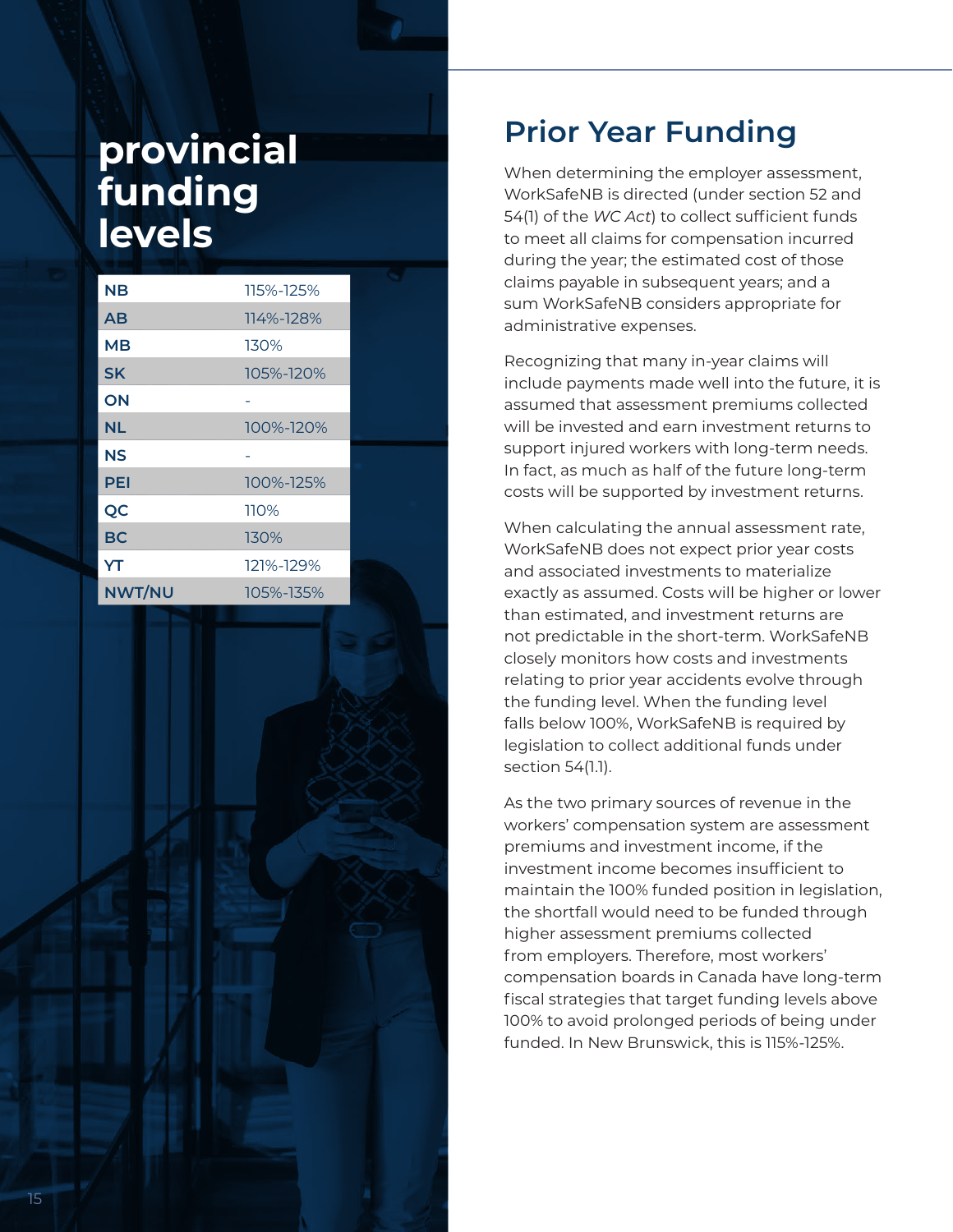When outside of the 115%-125% range, WorkSafeNB makes assessment rate decisions to return prior year funding to the range in no more than 10 years. This is a short enough timeframe to ensure sustainability while not overly burdening employers in any single year.

In the existing legislation, there is a gap in how WorkSafeNB can manage long-term system sustainability when a change is made in respect to future payments relating to prior years' injuries and exposures. Currently, a line item can only be added if it creates a deficit position under section 54(1.1). Waiting to reach a deficit position under section 54(1.1) can cause more volatility to employer assessment rates.

**Issue #7:** Amend Section 52, Section 54(1) and Section 54 (1.1) to include a prior year funding component and modern financial terminology to ensure rate stability for employers and the long-term sustainability of the workers' compensation system.

### **Discussion**

- A fourth subsection under section 52 and 54(1) could be added to allow WorkSafeNB to add a prior year funding component to the assessment rates even when it does not "incur a deficit". This would help clarify that WorkSafeNB can include a long-term funding provision for prior accident years when below target, and not just when in a deficit position relative to 100% funded as outlined in 54(1.1).
- The fourth subsection could read: *(d) such positive or negative sum to ensure long-term sustainability of the Accident Fund in respect of future payments relating to prior injuries and exposures.*
- In addition, to ensure clarity and alignment with modern International Financial Reporting Standards (IFRS), which require reporting on a short-term outlook, the term "on a going concern basis" could be added to paragraph b of Section 52 and 54(1). This is a financial term that points to WorkSafeNB's long-term financial stability and continued ability to meet obligations to injured workers. Adding this term would allow WorkSafeNB to continue determining the assessment rates using the same long-term best estimate approach, despite the IFRS requirement to report liabilities using a different assumption in the financial statements.
- The "going concern" basis wording would also need to be added to section 47(1) and 47(3) of the *Firefighters' Compensation Act.*

## **section 52 and section 54(1.1)**

### **Annual estimate of assessment**

52 The Commission shall on or before the first day of February of each year make an estimate of the assessments necessary to provide funds in each of the classes sufficient to meet:

- a) the cost of all claims for compensation incurred during that year;
- b) the estimated future cost of the claims in paragraph (a) payable during subsequent years; and
- c) such sum as the Commission considers appropriate for the administrative expenses of the Commission.

### **Assessment of Employer**

54(1.1) Despite subsection (1), in the event the Commission incurs a deficit in any fiscal year, the Commission shall take the necessary steps following the occurrence of the deficit to assess, levy and collect sufficient funds to fund the deficit within the period of time determined to be reasonable and prudent by the Commission in the circumstances, to a maximum of 15 years.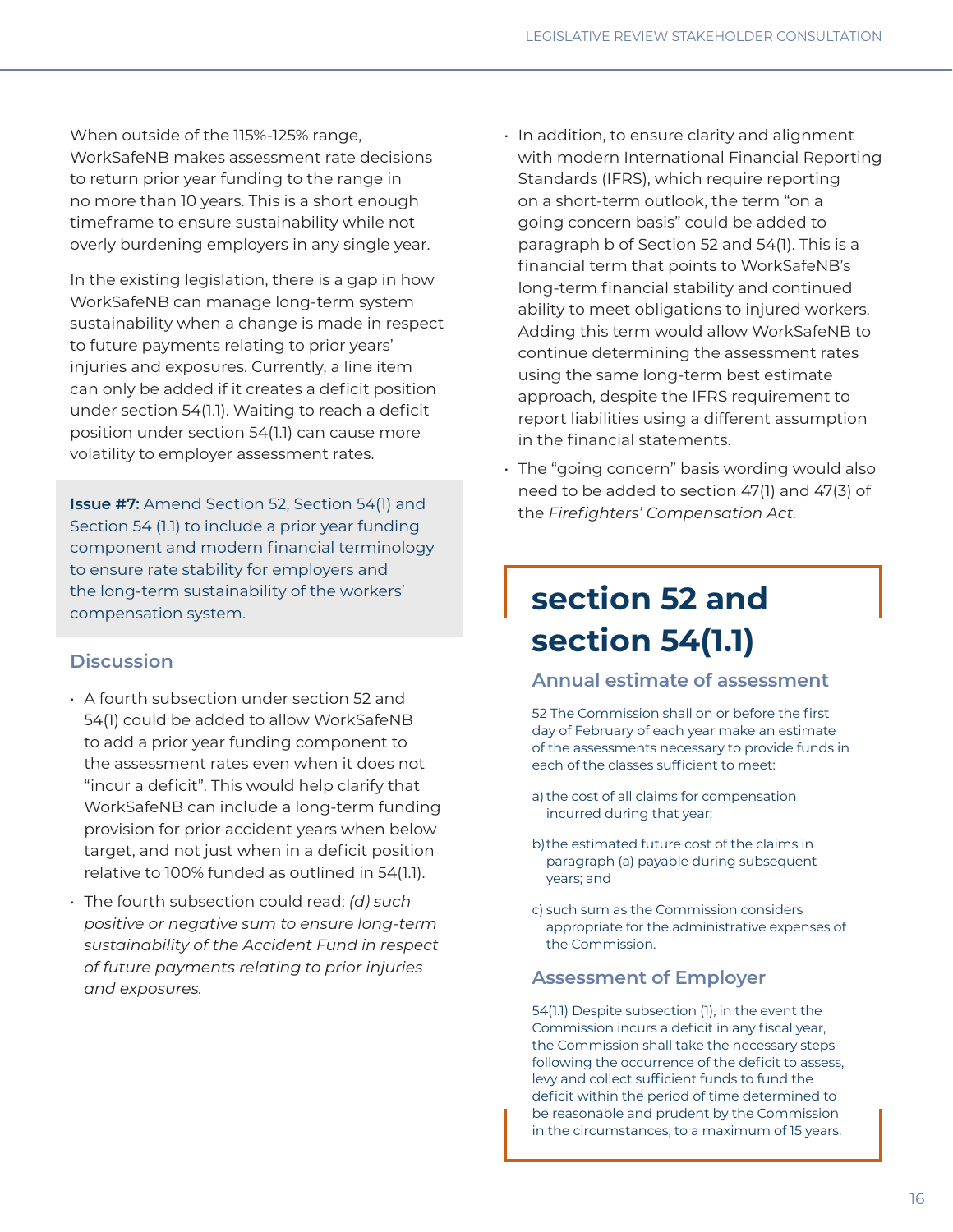## **Administrative Costs for Self-Insured Employers**

The *WC Act* applies to all employers within the province that meet certain criteria including the number of employees and the type of industry. Within the existing legislation, section 28(2) applies to the Crown in the Province as an employer. In practice, the Province pays the actual costs of the claim plus an administrative fee for each transaction.

To determine this administrative fee for selfinsured employers, WorkSafeNB determines what the fee per transaction would be if all employers participated as self-insured. For 2021, this resulted in a fee of \$106 per transaction. Assessed employers paid an administrative fee of 0.49 cents per \$100 of assessable payroll in 2021.

Currently, the legislation includes a sub-clause that requires the Lieutenant-Governor in Council to authorize any administrative fees charged to self-insured employers.

**Issue #8:** Amend section 28(2) to give WorkSafeNB the authority to determine what share of administration costs are attributable to self-insured employers.

## **Discussion**

- The requirement to have the Lieutenant-Governor in Council approve administrative expenses could be viewed as inequitable and limits WorkSafeNB's ability to ensure all employers pay an appropriate and fair share of the overall administrative expenses required to maintain the workers' compensation system.
- This section should clarify that the arrangement between self-insured employers and WorkSafeNB is for administrative services only and does not constitute an insurance contract.
- This change would have no immediate impact on employers or workers; however, it would ensure all employers continue to pay their fair share of the administrative costs and system sustainability.



# **section 28(2)**

28(2) If the Crown in right of the Province in its capacity as an employer submits to the operation of this Act, the Minister of Finance and Treasury board may

- a) pay such portion of the administration expenses as is authorized by the Lieutenant-Governor in Council, and
- b) make an advance to the Commission in respect of compensation that may be paid by the Commission.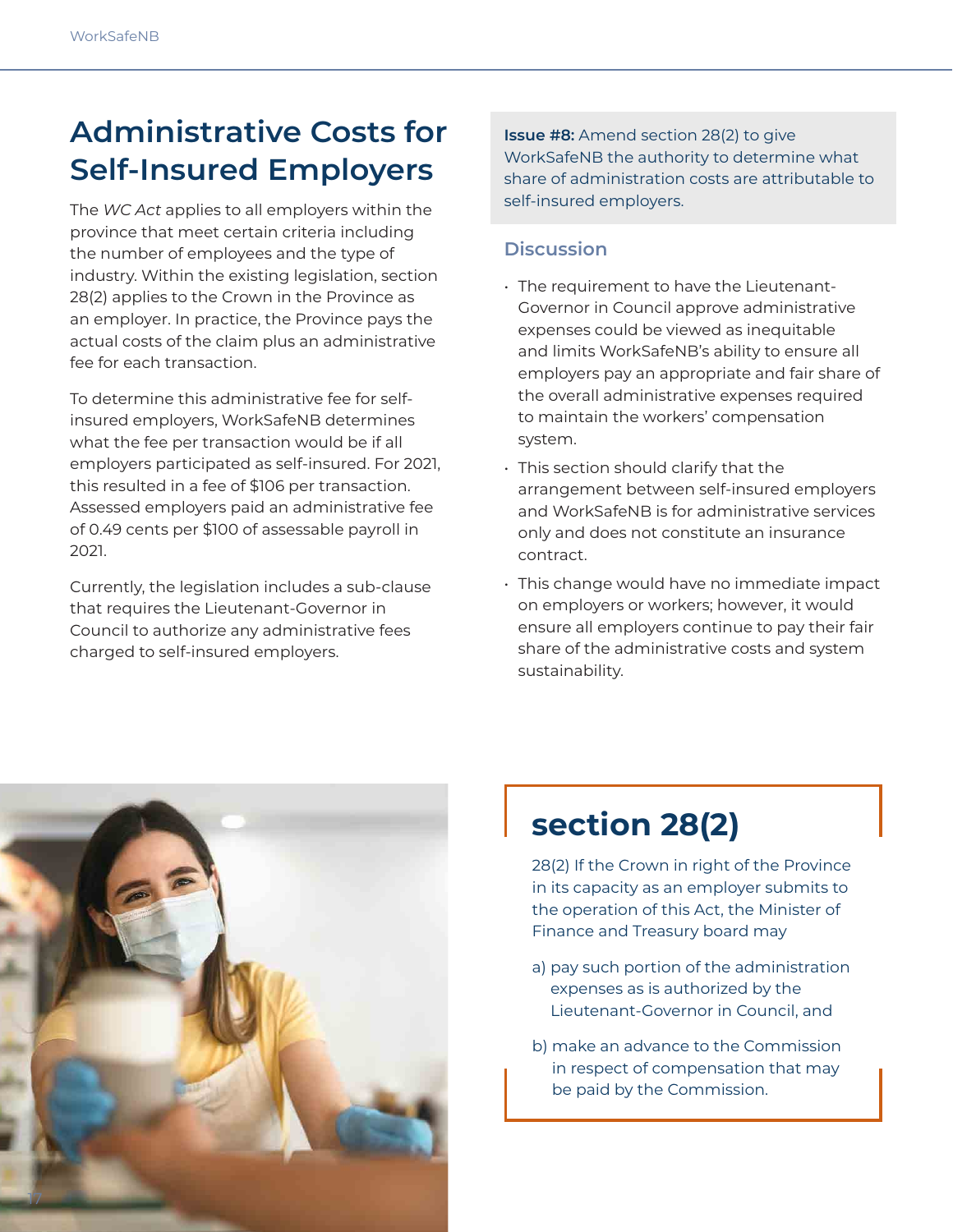## PRIORITY AREA #3 **MODERNIZATION, CLARIFICATION**

# **AND RESEQUENCING OF THE WC ACT**

Workers' compensation legislation was first introduced in New Brunswick in 1918. Since that time, the *WC Act* has been amended several times, but the 1918 legislation still forms the foundation. Before 2013 when GNB announced a comprehensive, multi-phase review of the *WC Act*, the legislation surrounding workers' compensation had not undergone a thorough review in more than 20 years. One of the objectives of the announced comprehensive review in 2013 was to *"modernize the Act with plain language to ensure that those impacted by its legislation are able to fully understand its implications and what it means to them."*

Modernizing the *WC Act* is important for several reasons – namely, to improve readability, to update with modern language and to remove out-of-date provisions. Over the years, the *WC Act* has been amended many times. New provisions have been added and some existing provisions have been repealed and replaced. These changes have affected the organization, structure and clarity of the *WC Act*. As well, many of the existing provisions were first written over 100 years ago and do not meet modern standards for legislative drafting. All of this makes it difficult for readers impacted by the legislation to understand what it means.

Ultimately, it is the role of GNB's Legislative Counsel to update and draft legislation. WorkSafeNB is pleased to submit the following examples and issues to consider in modernizing the *WC Act*, and is available to provide more detailed information on specific provisions, including how they are interpreted and impact day-to-day operations.

**Issue #9**: Amend the *WC Act* to remove all gender-specific language and replace with gender neutral language.

### **Discussion**

- In the past, the masculine pronoun was commonly used in legislation to signify the non-specific "he or she." In fact, the *WC Act* was originally called the *Workmen's Compensation Act*. It is now generally wellaccepted that gender-specific language should not be used in legislation. Genderspecific words are exclusionary and can be easily replaced with gender-neutral words that are inclusionary and have the same meaning.
- The *WC Act* currently includes multiple references to "his" – within critical definitions, determination of benefits and assessments and more. There are also references to "fireman" and "seaman". These references can all be easily replaced with gender-neutral language without impacting the intent or meaning of the legislation.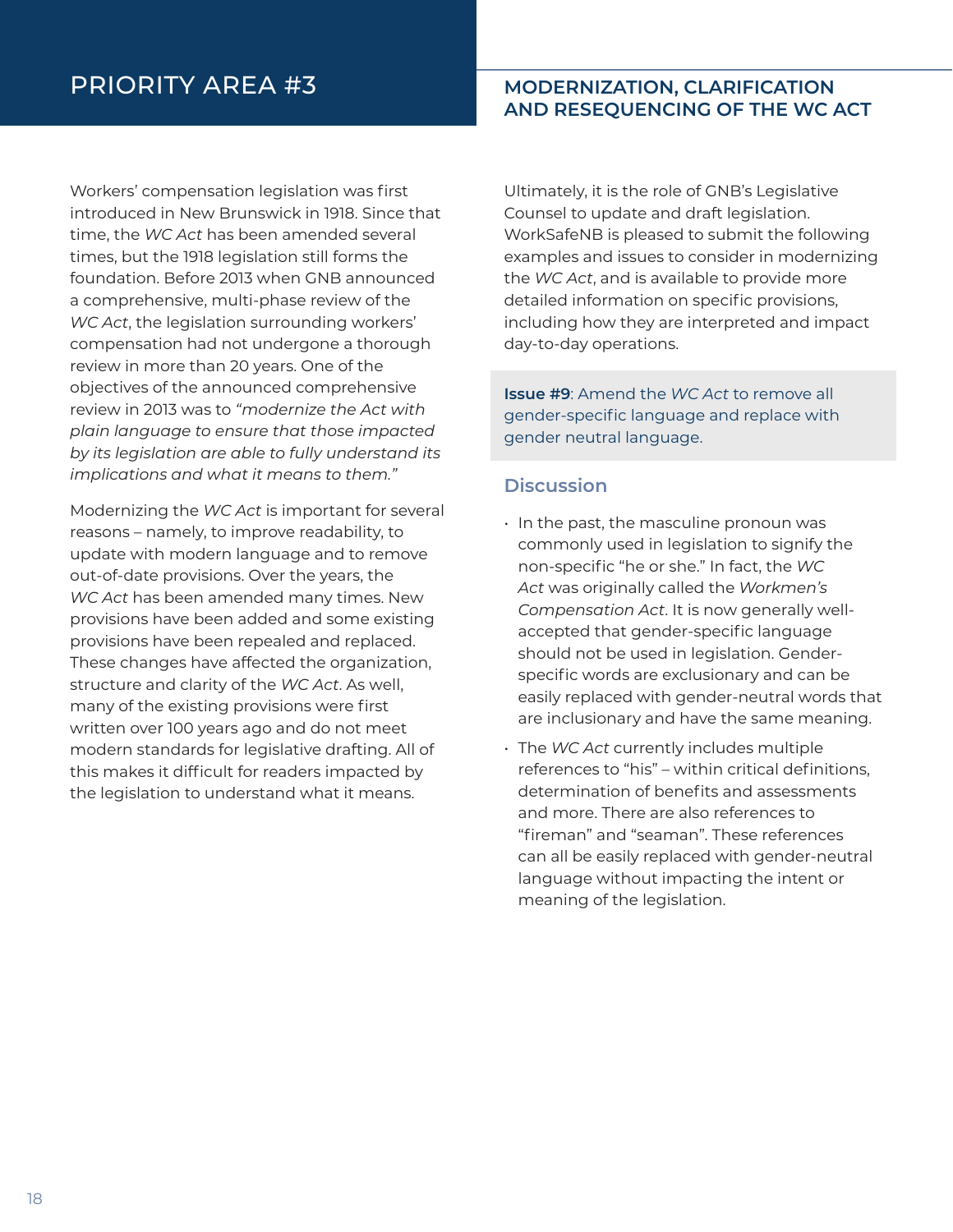**Issue #10:** Modernize the *WC Act* by removing outdated terminology and using plain language to ensure that those impacted by the legislation can fully understand its implications and what it means to them.

### **Discussion**

- Many of the existing provisions in the *WC Act* were written over 100 years ago and do not meet modern standards for legislative drafting. In addition, outdated terminology does not reflect modern norms or language.
- A comprehensive modernization process should be undertaken. Rewriting the *WC Act* to remove outdated language and improve

readability with plain language would not impact the laws concerning workers' compensation, occupational health and safety or employer assessment premiums. It would simply make the existing laws more accessible. As such, GNB Legislative Counsel would be best placed to lead this process.

• The table on page 20 provides a few examples where outdated language requires modernization. There are many more examples where the *WC Act* could be amended with plain language to improve clarity and readability.

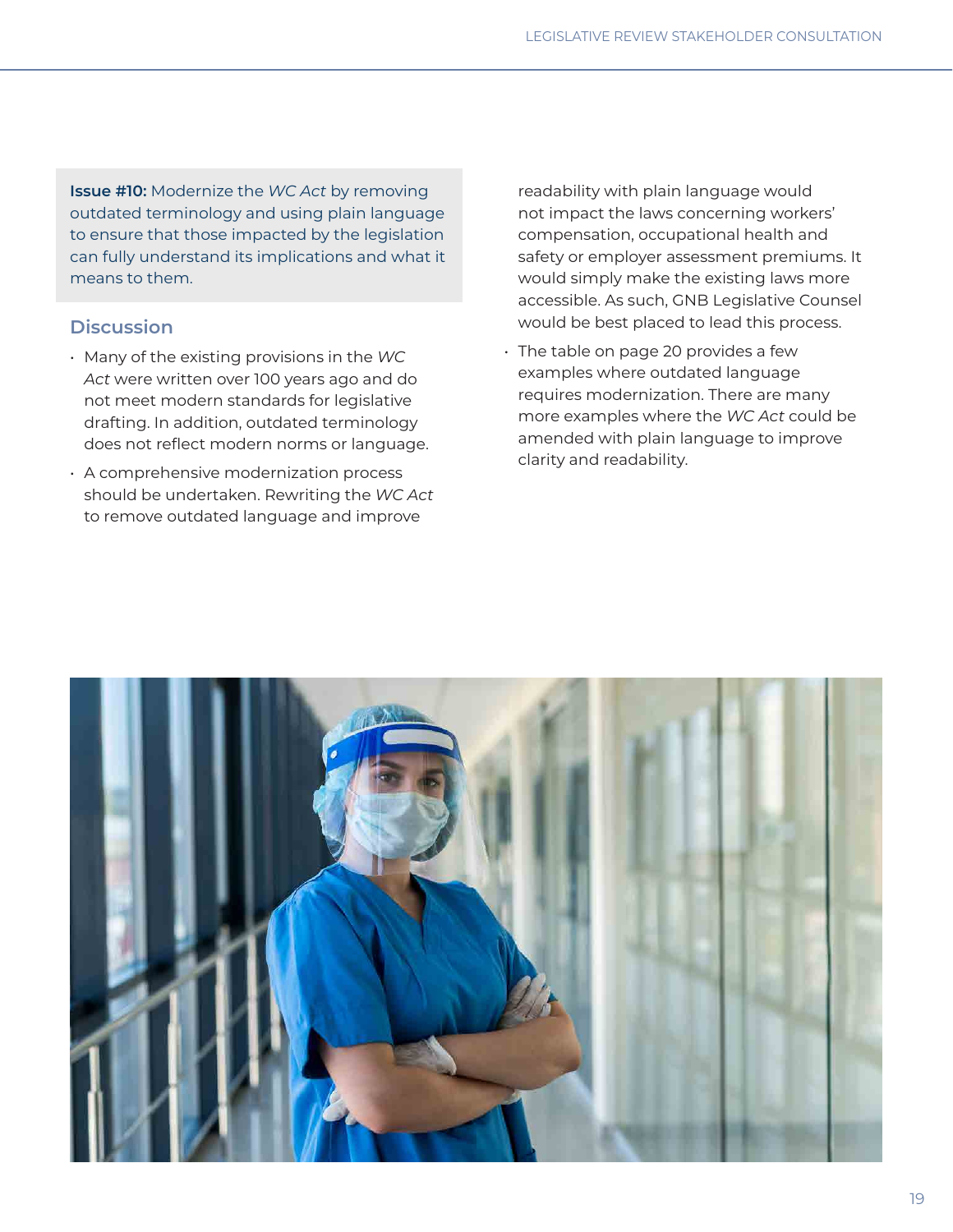| <b>SECTION OF</b><br>THE WC ACT | <b>CURRENT WORDING OF THE</b><br><b>LEGISLATION</b>                                                                                                                                                                                                                                                                                                                                                                                                                                                                                                                                                                       | <b>ISSUE</b>                                                                                                                                                                                                                                                                                                          |
|---------------------------------|---------------------------------------------------------------------------------------------------------------------------------------------------------------------------------------------------------------------------------------------------------------------------------------------------------------------------------------------------------------------------------------------------------------------------------------------------------------------------------------------------------------------------------------------------------------------------------------------------------------------------|-----------------------------------------------------------------------------------------------------------------------------------------------------------------------------------------------------------------------------------------------------------------------------------------------------------------------|
| 2(3)(a)                         | Subject to sections 4 and 6, this Part<br>does not apply to the following:<br>a) persons whose employment is of a<br>casual nature and otherwise than for<br>the purposes of the industry;                                                                                                                                                                                                                                                                                                                                                                                                                                | Subsection (a), introduced with the<br>Act in 1918, includes the term "casual".<br>This term has a different meaning in<br>the modern workplace. Also, some<br>may misinterpret the intent to exclude<br>workers who are directed by their<br>employers to do work that is not<br>directly connected to the industry. |
| 2(3)(b)                         | Subject to sections 4 and 6, this Part<br>does not apply to the following:<br>b) Outworkers<br>1 In this part "outworker" means a<br>person to whom articles or materials<br>are given out to be made up, cleaned,<br>washed, altered, ornamented,<br>finished, repaired or adapted for use<br>or sale, in his own home or in other<br>premises not under the control or<br>management of the person who<br>gave out the articles or materials.                                                                                                                                                                           | Subsection (b), introduced with the<br>Act in 1918, includes the outdated term<br>"outworker". This term could also lead<br>to the incorrect interpretation that Part<br>I does not apply to people who work<br>from home.                                                                                            |
| 59(2)                           | Notice of a general assessment may<br>be in the form prescribed by Order<br>in Council, and shall be published<br>once in The Royal Gazette, and in<br>such newspapers, and in such other<br>manner, as the Commission may deem<br>adequate or expedient.                                                                                                                                                                                                                                                                                                                                                                 | Section 59(2) specifies that notice<br>of general assessment should be<br>published in newspapers. This is an<br>outdated reference that no longer<br>reflects the current practice of<br>WorkSafeNB's communication with<br>stakeholders.                                                                            |
| 38.51(11)                       | Benefits shall be payable for a surviving<br>dependent invalid child without<br>regard to age, at a rate reasonable and<br>proportionate to the pecuniary loss to<br>the dependent <i>invalid</i> child on a scale<br>to be determined by the Commission,<br>having in view the scale of payments<br>laid down in subsection (8), but the<br>yearly amount paid by the Commission<br>shall not be less than fifteen per<br>cent of the New Brunswick Industrial<br>Aggregate Earnings, and the payments<br>shall continue during the lifetime of the<br>child or until the child ceases to be an<br>invalid or dependent. | Section 38.51(11), which relates to<br>survivor's benefits, uses the outdated<br>term "invalid". This is no longer an<br>acceptable term in modern society<br>and should be replaced with more<br>appropriate language. The term<br>"invalid" also appears elsewhere<br>throughout the Act.                           |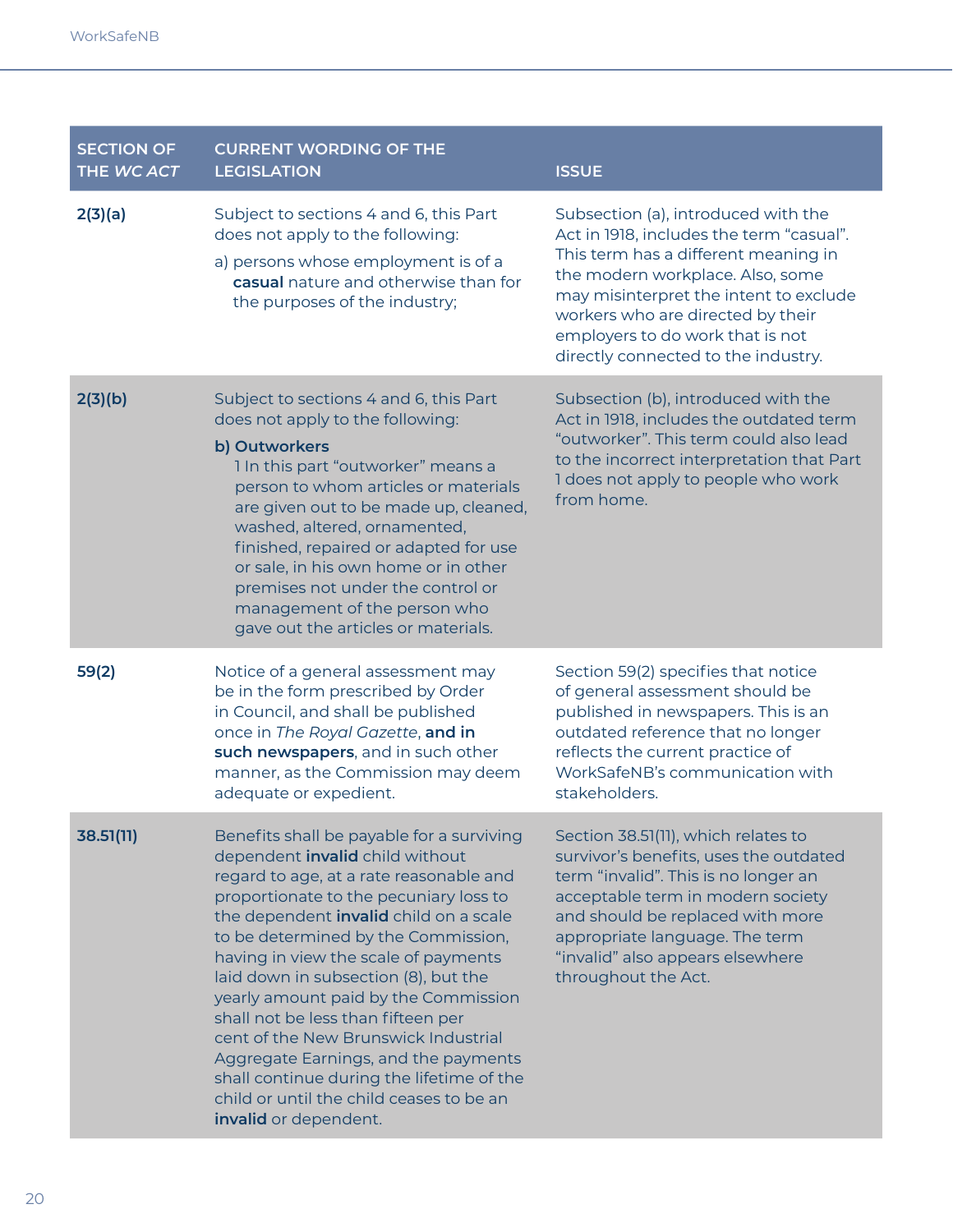**Issue #11:** Modernize the *WC Act* by resequencing provisions in a more logical order; removing previously repealed and out of date provisions; and reorganizing the Act so specific laws are easier to find and read.

### **Discussion**

- The *WC Act* has been the subject of many incremental amendments over the years. New provisions have been added and some existing provisions have been repealed and replaced. These changes have affected the organization of the Act, such that what once had a logical organization when it became law in 1918 has lost its structure.
- For example, Section 38, as previously discussed, has seen significant changes over the past 40 years. All the out-of-date provisions remain in the Act and are not arranged sequentially. In his report for the Phase II Legislative Review in 2015, Gordon McKinnon suggests that Section 38 should be repealed in its entirety and rewritten from scratch. While WorkSafeNB does not necessarily recommend this approach, it highlights the structural problems with Section 38 and the *WC Act* in general.
- To improve clarity and readability, GNB Legislative Counsel should undertake a comprehensive process to: divide the *WC Act* into more logical parts; delete repealed provisions or those that are no longer needed; and, split complex provisions into individual components, creating more sections and subsections that are easier to read and understand. This could include sections like 38.11 (9) on supplements to compensation.
- WorkSafeNB believes that modernizing the *WC Act* to improve clarity and readability is essential to ensuring that workers, employers and others impacted by the Act are able to understand it. As such, WorkSafeNB has detailed tables outlining potential administrative and housekeeping amendments, available to GNB on request.

• In addition, WorkSafeNB recommends GNB repeal the *Silicosis Compensation Act* as there are no more beneficiaries of claimants under the pre-1948 legislation. Before 1948, WorkSafeNB adjudicated claims for silicosis under the *Silicosis Compensation Act*. Claims for silicosis after 1948 are adjudicated under workers' compensation legislation. As such, the *Silicosis Compensation Act* is no longer relevant or required.

**Issue #12:** To improve clarity, ease of understanding and the administration of the *WC Act*, modernize and update essential definitions.

### **Discussion**

- Due to incremental amendments over the years, some definitions need to be reconciled because they are inconsistent and/or contradictory to certain provisions within the *WC Act*.
- In other cases, certain words are not defined that could lead to confusion over the interpretation of the *WC Act*.
- Below are examples where amendments to definitions would help improve clarity.

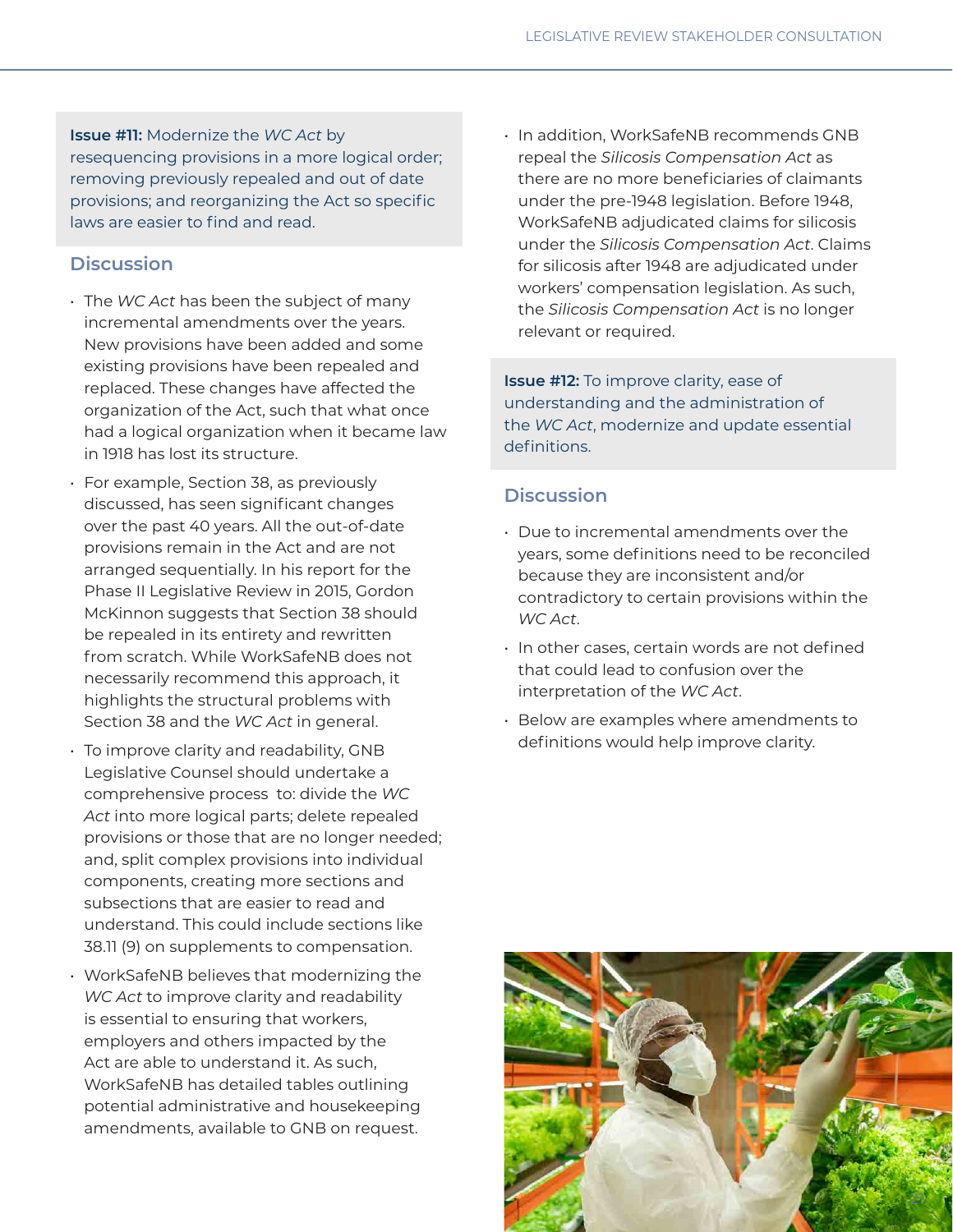Definition of "accident"/ "injury"/ "disablement"

- There is currently a circular relationship between the definition of accident and personal injury/ disablement.
- "Accident" is defined in the *WC Act* in part by "disablement", which makes determining *injury caused by an accident confusing as it could mean injury caused by an injury.*

### Definition:

*"accident" includes a wilful and intentional act, not being the act of a worker, and also includes a chance event occasioned by a physical or natural cause, as well as a disablement caused by an occupational disease and any other disablement arising out of and in the course of employment, but does not include the disablement of mental stress or a disablement caused by mental stress, other than as an acute reaction to a traumatic event*

### **PROBLEM SOLUTION**

### To address this issue:

- The definition of accident could be revised to be clear that it focuses on events/exposure and not the actual injury; and/or
- A new definition of "Injury" could be added that is clear and distinct from "accident".

It is important when addressing these definitions that entitlements do not change. That is, injuries currently accepted would still be accepted, such as recurrences, aggravation/exacerbation of a preexisting condition, strains, secondary injuries and occupational diseases.

Further, in making any amendments to the definition of "accident" or "injury", the issue of mental stress should be addressed, either separately or within the definitions of accident and/or injury.

### Definition of "compensation"

- There is currently no definition of "compensation" in the *WC Act* and it is used in multiple ways.
- In some instances, "compensation" is used narrowly to mean wage loss benefits. In other cases, it is used broadly to mean all benefits, such as medical aid and return to work services.
- The multiple uses for the term compensation can lead to confusion and different interpretations.

Definition of "medical practitioner".

- While "medical practitioner" is currently defined in the *WC Act* broadly, there are also references throughout the Act to specific medical practitioners (chiropractor, nurse practitioner, physician, surgeon), but not others (physiotherapists, occupational therapists).
- This inconsistency could create confusion about whether WorkSafeNB has the right to acquire services or testing not performed by professionals specifically listed in the *WC Act*.

### Definition:

*"medical practitioner" means a person duly registered under the laws of the Province as authorized to practice medicine in the Province, and includes a medical officer of Her Majesty's armed forces serving in the Province*

There are two potential approaches to address this issue:

- Include a definition of "compensation" in the *WC Act* that clearly states its broad meaning to include loss of earnings benefits, medical aid, PPI awards, or return to work services.
- Replace "compensation" throughout the *WC Act* with the appropriate meanings, whether loss of earnings benefits, medical aid or return to work services, or some combination thereof.

To address this issue, specific references to medical professionals (for example, chiropractors) could be eliminated and replaced with the broader "medical practitioner".

In addition, the definition of "medical practitioner" could be made more expansive to include other health care professionals licenced to practise in the province. This would eliminate any question about whether WorkSafeNB has the right to require an injured worker to undergo examinations or testing that is not performed by medical doctors (such as functional capacity assessments or audiograms).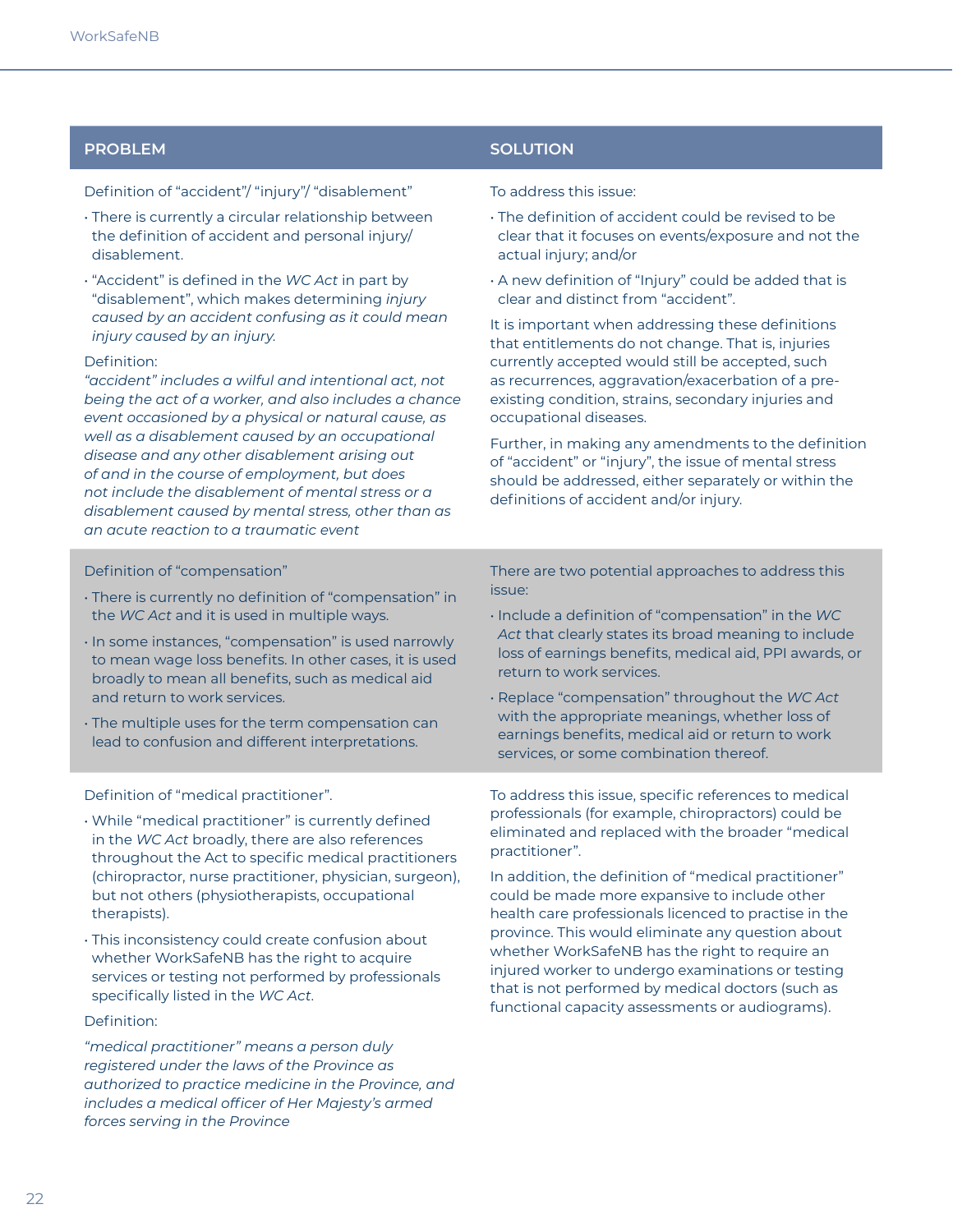**Issue #13:** To help improve accessibility and readability for the average person, include a preamble to the *WC Act* that outlines the intent of the workers' compensation system and the main sections of the Act.

### **Discussion**

- A preamble to legislation can help improve accessibility and readability for the average person, as preambles are often used to help articulate the goals and purpose of legislation.
- Preambles can provide a plain language overview of the values and goals that led to the creation of the legislation and can be a means for legislatures to reflect the diversity of conflicting values often at stake in legislation.
- For the *WC Act*, a preamble could highlight the foundational Meredith Principles and the value the workers' compensation system has for both workers and employers.
- Currently, seven other Canadian jurisdictions include preambles (AB, MB, ON, QC, YT, NWT, NU) while five do not (BC, PEI, NS, NL, SK).
- Preambles are not frequently used in New Brunswick legislation, with some notable exceptions, including the *Human Rights Act*, which has an extensive preamble.
- A legal opinion obtained by WorkSafeNB urges caution in the inclusion of a preamble, given that the *WC Act* is often interpreted by the WCAT with a limited right to appeal its decisions.

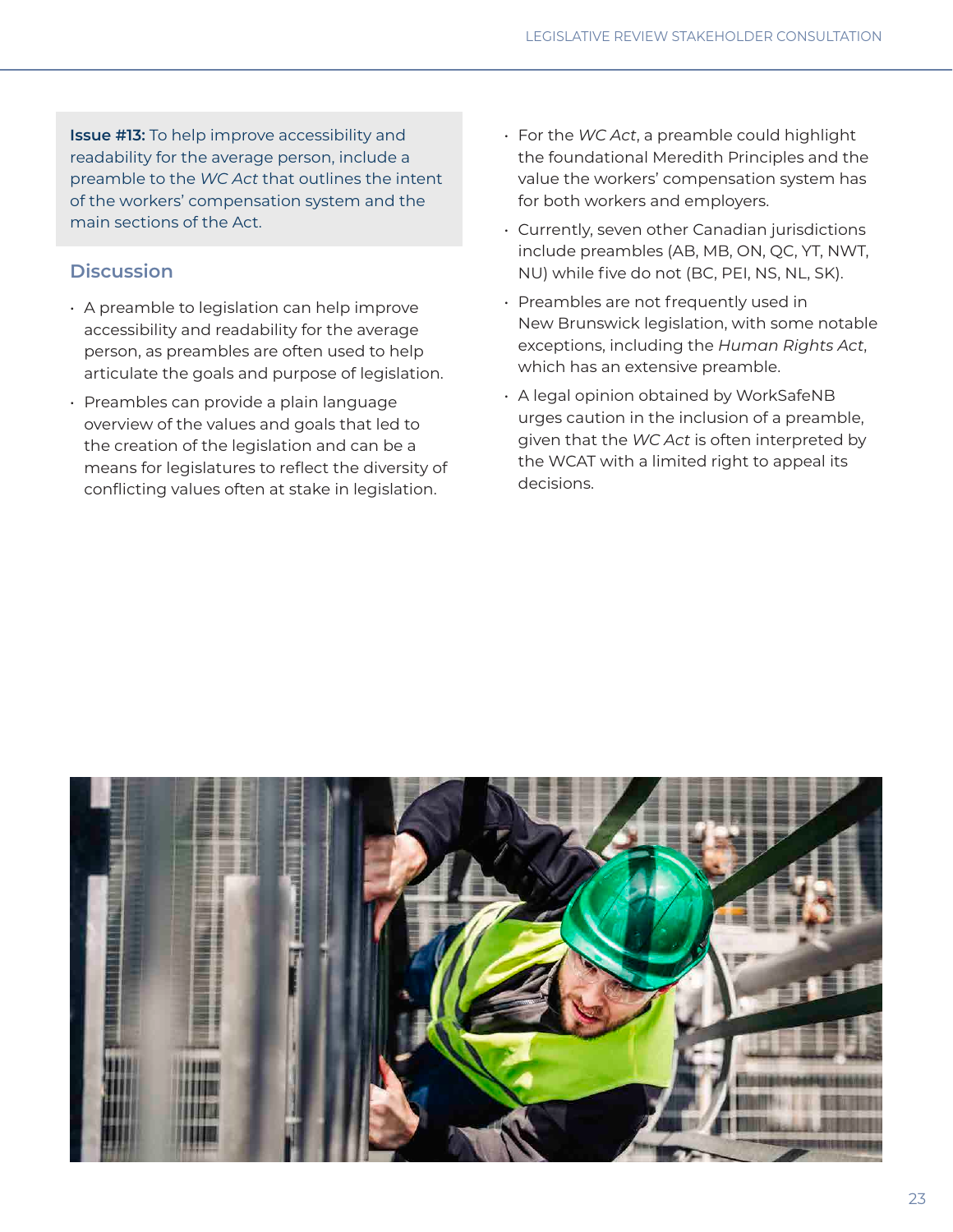## **CONCLUSION**

At the heart of workers' compensation in New Brunswick is the need for workers and employers to share a joint commitment to maintain a fair and equitable system. The system's sustainability depends on this balance, consistent with the Meredith Principles and the historic compromise, which is the foundation of all workers' compensation law in Canada.

Your feedback is crucial to ensure the ongoing success and effectiveness of the workers' compensation system in New Brunswick.

After the consultation concludes, WorkSafeNB will bring forward the issues found in this report and develop firm recommendations for government that reflect the voices of stakeholders and strike the balance required to maintain fair compensation for injured workers and their families and the fiscal sustainability of the system.

WorkSafeNB will also canvass stakeholders for other issues that require attention in the legislative review not identified in this report. For instance, issues related to the *WC Act* ancillary legislation, such as the *Firefighters' Compensation Act* and the potential to expand the list of presumptive cancers, among other topics.

WorkSafeNB is looking forward to working with GNB and provincial stakeholders as we shape recommendations to workers' compensation legislation for the benefit of all New Brunswickers.